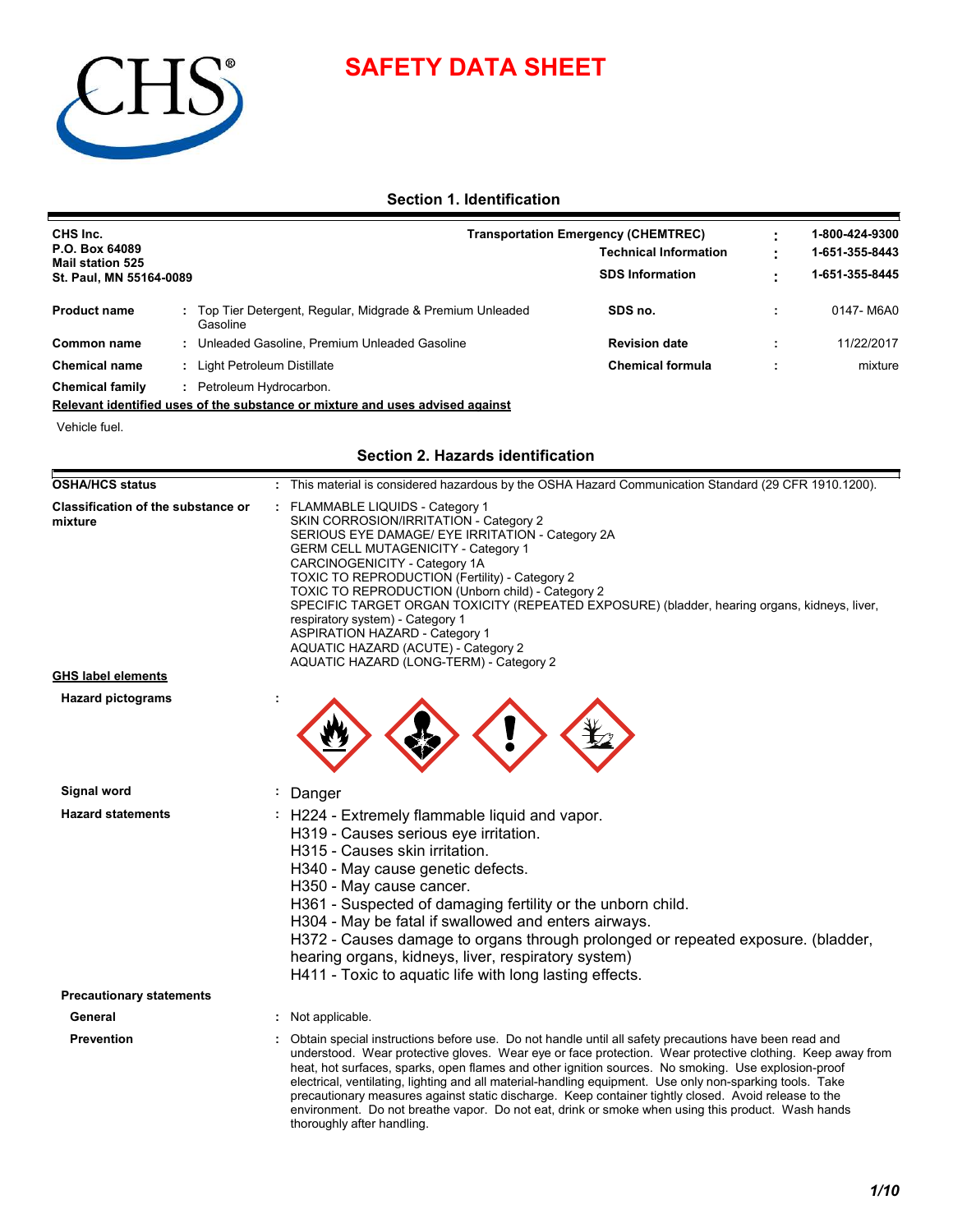|                                                      |               |         |   |                                                                 |   | Top Tier Detergent, Regular, Midgrade & Premium Unleaded Gasoline                                                                                                                                                                                                                                                                                                                                                                                                                                                                                                                                                                                                       |
|------------------------------------------------------|---------------|---------|---|-----------------------------------------------------------------|---|-------------------------------------------------------------------------------------------------------------------------------------------------------------------------------------------------------------------------------------------------------------------------------------------------------------------------------------------------------------------------------------------------------------------------------------------------------------------------------------------------------------------------------------------------------------------------------------------------------------------------------------------------------------------------|
| <b>Response</b>                                      |               |         |   |                                                                 |   | : Collect spillage. Get medical attention if you feel unwell. IF exposed or concerned: Get medical attention. IF<br>SWALLOWED: Immediately call a POISON CENTER or physician. Do NOT induce vomiting. IF ON SKIN (or<br>hair): Take off immediately all contaminated clothing. Rinse skin with water or shower. IF ON SKIN: Wash<br>with plenty of soap and water. Take off contaminated clothing and wash it before reuse. If skin irritation occurs:<br>Get medical attention. IF IN EYES: Rinse cautiously with water for several minutes. Remove contact lenses,<br>if present and easy to do. Continue rinsing. If eye irritation persists: Get medical attention. |
| <b>Storage</b>                                       |               |         |   | : Store locked up. Store in a well-ventilated place. Keep cool. |   |                                                                                                                                                                                                                                                                                                                                                                                                                                                                                                                                                                                                                                                                         |
| Disposal                                             |               |         |   |                                                                 |   | : Dispose of contents and container in accordance with all local, regional, national and international regulations.                                                                                                                                                                                                                                                                                                                                                                                                                                                                                                                                                     |
| <b>Hazards not otherwise classified</b>              | : None known. |         |   |                                                                 |   |                                                                                                                                                                                                                                                                                                                                                                                                                                                                                                                                                                                                                                                                         |
| Hazardous Material Information System (U.S.A.)       |               | Health: | າ | <b>Flammability:</b>                                            | 4 | Physical hazards : $\cap$                                                                                                                                                                                                                                                                                                                                                                                                                                                                                                                                                                                                                                               |
| <b>National Fire Protection Association (U.S.A.)</b> |               | Health: |   | <b>Flammability:</b>                                            | 4 | Instability: $\cap$                                                                                                                                                                                                                                                                                                                                                                                                                                                                                                                                                                                                                                                     |
|                                                      |               |         |   | Section 3. Composition/information on ingredients               |   |                                                                                                                                                                                                                                                                                                                                                                                                                                                                                                                                                                                                                                                                         |

### **Substance/mixture :** Mixture

| <b>Chemical name</b>          | : Light Petroleum Distillate                   |
|-------------------------------|------------------------------------------------|
| Other means of identification | : Unleaded Gasoline. Premium Unleaded Gasoline |

 $\overline{\phantom{a}}$ 

Е

| Ingredient name           | %           | <b>CAS number</b> |
|---------------------------|-------------|-------------------|
| Gasoline, natural         | ≥90         | 8006-61-9         |
| tert-Butyl methyl ether   | 210 - ≤25   | 1634-04-4         |
| Xylene                    | ≥10 - ≤25   | 1330-20-7         |
| Toluene                   | 1≥10 - ≤13  | 108-88-3          |
| Ethanol                   | 1210 - ≤25  | 64-17-5           |
| n-Hexane                  | $≥5 - ≤6.3$ | 110-54-3          |
| Benzene                   | -≥5 - ≤10   | 71-43-2           |
| $1,2,4$ -Trimethylbenzene | ≥3 - ≤5     | 95-63-6           |
| Ethylbenzene              | ≥3 - ≤5     | 100-41-4          |
| Naphthalene               | 21 - ≤3     | $91 - 20 - 3$     |

Any concentration shown as a range is to protect confidentiality or is due to batch variation.

**There are no additional ingredients present which, within the current knowledge of the supplier and in the concentrations applicable, are classified as hazardous to health or the environment and hence require reporting in this section.**

**Occupational exposure limits, if available, are listed in Section 8.**

### **Section 4. First aid measures**

| Description of necessary first aid measures        |                                                                                                                                                                                                                                                                                                            |
|----------------------------------------------------|------------------------------------------------------------------------------------------------------------------------------------------------------------------------------------------------------------------------------------------------------------------------------------------------------------|
| Eye contact                                        | If material comes in contact with the eyes, immediately wash the eyes with large amounts of water for 15<br>minutes, occasionally lifting the lower and upper lids. Get medical attention.                                                                                                                 |
| <b>Inhalation</b>                                  | : If person breathes in large amounts of material, move the exposed person to fresh air at once. If breathing has<br>stopped, perform artificial respiration. Keep the person warm and at rest. Get medical attention as soon as<br>possible.                                                              |
| <b>Skin contact</b>                                | : If the material comes in contact with the skin, wash the contaminated skin with soap and water promptly. If the<br>material penetrates through clothing, remove the clothing and wash the skin with soap and water promptly. If<br>irritation persists after washing, get medical attention immediately. |
| Ingestion                                          | : If material has been swallowed, do not induce vomiting. Get medical attention immediately.                                                                                                                                                                                                               |
| Most important symptoms/effects, acute and delayed |                                                                                                                                                                                                                                                                                                            |
| Potential acute health effects                     |                                                                                                                                                                                                                                                                                                            |
| Eye contact                                        | : Causes serious eye irritation.                                                                                                                                                                                                                                                                           |
| Inhalation                                         | No known significant effects or critical hazards.                                                                                                                                                                                                                                                          |
| <b>Skin contact</b>                                | : Causes skin irritation.                                                                                                                                                                                                                                                                                  |
| Ingestion                                          | : May be fatal if swallowed and enters airways.                                                                                                                                                                                                                                                            |
| Over-exposure signs/symptoms                       |                                                                                                                                                                                                                                                                                                            |
| Eye contact                                        | : Adverse symptoms may include the following: pain or irritation, watering, redness.                                                                                                                                                                                                                       |
| Inhalation                                         | Adverse symptoms may include the following: respiratory tract irritation, coughing.                                                                                                                                                                                                                        |
| <b>Skin contact</b>                                | Adverse symptoms may include the following: irritation, redness.                                                                                                                                                                                                                                           |
| Ingestion                                          | : No known significant effects or critical hazards.                                                                                                                                                                                                                                                        |
|                                                    | Indication of immediate medical attention and special treatment needed, if necessary                                                                                                                                                                                                                       |
| Notes to physician                                 | Treat symptomatically. Contact poison treatment specialist immediately if large quantities have been ingested<br>or inhaled.                                                                                                                                                                               |
| <b>Specific treatments</b>                         | No specific treatment.                                                                                                                                                                                                                                                                                     |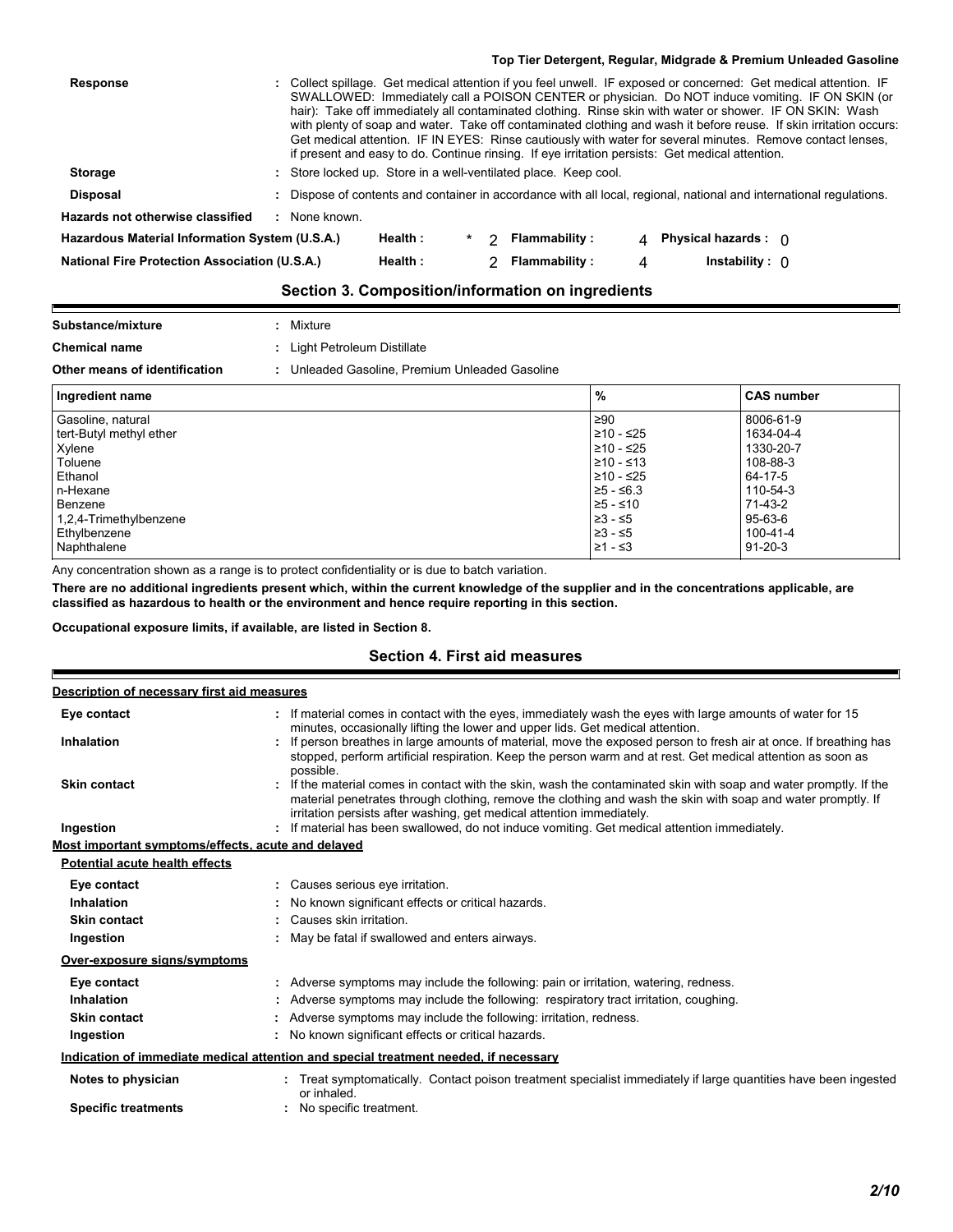**Protection of first-aiders :** No action shall be taken involving any personal risk or without suitable training. If it is suspected that fumes are still present, the rescuer should wear an appropriate mask or self-contained breathing apparatus. It may be dangerous to the person providing aid to give mouth-to-mouth resuscitation. Wash contaminated clothing thoroughly with water before removing it, or wear gloves.

**See toxicological information (Section 11)**

|                                                                                                | <b>Section 5. Fire-fighting measures</b>                                                                                                                                                                                                                                                                                                                                                                                                                                                                                                                                                                                                                                                                                                                                                                                                                                                                        |
|------------------------------------------------------------------------------------------------|-----------------------------------------------------------------------------------------------------------------------------------------------------------------------------------------------------------------------------------------------------------------------------------------------------------------------------------------------------------------------------------------------------------------------------------------------------------------------------------------------------------------------------------------------------------------------------------------------------------------------------------------------------------------------------------------------------------------------------------------------------------------------------------------------------------------------------------------------------------------------------------------------------------------|
| <b>Extinguishing media</b>                                                                     |                                                                                                                                                                                                                                                                                                                                                                                                                                                                                                                                                                                                                                                                                                                                                                                                                                                                                                                 |
| Suitable extinguishing media                                                                   | : Use water spray, alcohol-resistant foam, dry chemical or carbon dioxide. Plan fire protection and<br>response strategy through consultation with local fire protection authorities or appropriate specialists.                                                                                                                                                                                                                                                                                                                                                                                                                                                                                                                                                                                                                                                                                                |
| Unsuitable extinguishing media                                                                 | EXTREMELY FLAMMABLE LIQUID. This material can be ignited by heat, sparks, flames, or other<br>sources of ignition. May create an explosion hazard indoors, in confined spaces, outdoors, or in<br>sewers. Static electricity may be a source of ignition at temperatures above 105 °F.                                                                                                                                                                                                                                                                                                                                                                                                                                                                                                                                                                                                                          |
| Specific hazards arising from the chemical                                                     | Extremely flammable liquid and vapor. Runoff to sewer may create fire or explosion hazard. In a<br>fire or if heated, a pressure increase will occur and the container may burst, with the risk of a<br>subsequent explosion. The vapor/gas is heavier than air and will spread along the ground. Vapors<br>may accumulate in low or confined areas or travel a considerable distance to a source of ignition<br>and flash back. This material is toxic to aquatic life with long lasting effects. Fire water<br>contaminated with this material must be contained and prevented from being discharged to any<br>waterway, sewer or drain.                                                                                                                                                                                                                                                                      |
| Hazardous thermal decomposition products                                                       | Decomposition products may include the following materials:<br>carbon dioxide<br>carbon monoxide                                                                                                                                                                                                                                                                                                                                                                                                                                                                                                                                                                                                                                                                                                                                                                                                                |
| Special protective actions for fire-fighters<br>Special protective equipment for fire-fighters | Plan fire protection and response strategy through consultation with local fire protection authorities<br>or appropriate specialists. Isolate materials not yet involved in the fire and protect personnel.<br>Move containers from fire area if this can be done without risk; otherwise, cool with carefully<br>applied water spray. For massive fires the use of unmanned hose holders or monitor nozzles may<br>be advantageous to further minimize personnel exposure. Major fires may require withdrawal,<br>allowing the tank to burn. Large storage tank fires typically require specially trained personnel and<br>equipment to extinguish the fire, often including the need for properly applied fire fighting foam.<br>: Wear self-contained breathing apparatus for fire fighting if necessary. In addition, wear other<br>appropriate protective equipment as conditions warrant (see Section 8). |
|                                                                                                | Section 6. Accidental release measures                                                                                                                                                                                                                                                                                                                                                                                                                                                                                                                                                                                                                                                                                                                                                                                                                                                                          |

#### **Personal precautions, protective equipment and emergency procedures**

|                                                                 | <u>r ersonar precaduons, protective equipment and emergency procedures</u>                                                                                                                                                                                                                                                                                                                                                                                                                                                                                                                                                                                                           |
|-----------------------------------------------------------------|--------------------------------------------------------------------------------------------------------------------------------------------------------------------------------------------------------------------------------------------------------------------------------------------------------------------------------------------------------------------------------------------------------------------------------------------------------------------------------------------------------------------------------------------------------------------------------------------------------------------------------------------------------------------------------------|
| For non-emergency personnel                                     | : Keep unnecessary and unprotected personnel from entering. Avoid breathing vapor or mist. Provide adequate<br>ventilation. Wear appropriate respirator when ventilation is inadequate. Put on appropriate personal protective<br>equipment.                                                                                                                                                                                                                                                                                                                                                                                                                                         |
| <u>Methods and materials for containment and cleaning up</u>    |                                                                                                                                                                                                                                                                                                                                                                                                                                                                                                                                                                                                                                                                                      |
| Spill                                                           | : Contain with dikes or absorbent to prevent migration to sewers/streams. Take up small spill with dry chemical<br>absorbent; large spills may require pump or vacuum prior to absorbent. May require excavation of severely<br>contaminated soil.                                                                                                                                                                                                                                                                                                                                                                                                                                   |
|                                                                 | Section 7. Handling and storage                                                                                                                                                                                                                                                                                                                                                                                                                                                                                                                                                                                                                                                      |
| <b>Precautions for safe handling</b>                            |                                                                                                                                                                                                                                                                                                                                                                                                                                                                                                                                                                                                                                                                                      |
| <b>Protective measures</b>                                      | : Put on appropriate personal protective equipment (see Section 8). Do not get in eyes or on skin or clothing.<br>Do not breathe vapor or mist. Do not ingest. Use only with adequate ventilation. Wear appropriate respirator<br>when ventilation is inadequate.                                                                                                                                                                                                                                                                                                                                                                                                                    |
| Advice on general occupational<br>hygiene                       | : Eating, drinking and smoking should be prohibited in areas where this material is handled, stored and<br>processed. Workers should wash hands and face before eating, drinking and smoking.                                                                                                                                                                                                                                                                                                                                                                                                                                                                                        |
| Conditions for safe storage,<br>including any incompatibilities | : Store in accordance with local regulations. Store in a segregated and approved area. Store in original<br>container protected from direct sunlight in a dry, cool and well-ventilated area, away from incompatible<br>materials (see Section 10) and food and drink. Store locked up. Eliminate all ignition sources. Separate from<br>oxidizing materials. Keep container tightly closed and sealed until ready for use. Containers that have been<br>opened must be carefully resealed and kept upright to prevent leakage. Do not store in unlabeled containers.<br>Use appropriate containment to avoid environmental contamination. See Section 10 for incompatible materials |

before handling or use.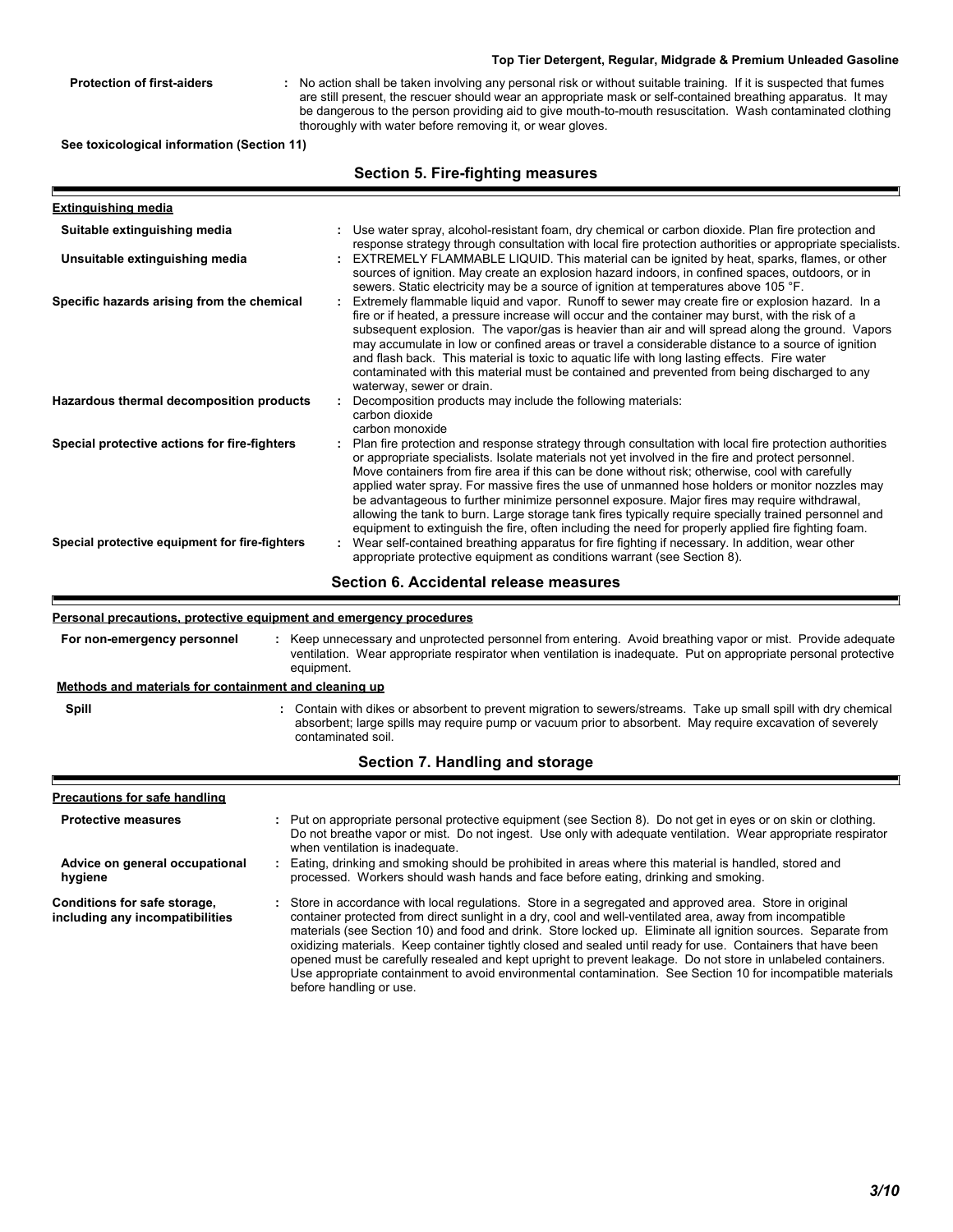### **Section 8. Exposure controls/personal protection**

### **Control parameters**

E

**Occupational exposure limits**

| Ingredient name         | <b>Exposure limits</b>                                                              |
|-------------------------|-------------------------------------------------------------------------------------|
| tert-Butyl methyl ether | <b>ACGIH TLV (United States, 3/2017).</b>                                           |
| Xylene                  | TWA: 50 ppm 8 hours.<br>ACGIH TLV (United States, 3/2017).<br>TWA: 100 ppm 8 hours. |
|                         | TWA: $434 \text{ mg/m}^3$ 8 hours.                                                  |
|                         | STEL: 150 ppm 15 minutes.<br>STEL: $651 \text{ mg/m}^3$ 15 minutes.                 |
|                         | OSHA PEL (United States, 6/2016).                                                   |
|                         | TWA: 100 ppm 8 hours.                                                               |
| Toluene                 | TWA: 435 mg/m <sup>3</sup> 8 hours.<br>OSHA PEL Z2 (United States, 2/2013).         |
|                         | TWA: 200 ppm 8 hours.                                                               |
|                         | CEIL: 300 ppm<br>AMP: 500 ppm 10 minutes.                                           |
|                         | NIOSH REL (United States, 10/2016).                                                 |
|                         | TWA: 100 ppm 10 hours.                                                              |
|                         | TWA: 375 mg/m <sup>3</sup> 10 hours.<br>STEL: 150 ppm 15 minutes.                   |
|                         | STEL: 560 mg/m <sup>3</sup> 15 minutes.                                             |
|                         | ACGIH TLV (United States, 3/2017).<br>TWA: 20 ppm 8 hours.                          |
| Ethanol                 | ACGIH TLV (United States, 3/2017).                                                  |
|                         | STEL: 1000 ppm 15 minutes.                                                          |
|                         | NIOSH REL (United States, 10/2016).<br>TWA: 1000 ppm 10 hours.                      |
|                         | TWA: 1900 mg/m <sup>3</sup> 10 hours.                                               |
|                         | OSHA PEL (United States, 6/2016).<br>TWA: 1000 ppm 8 hours.                         |
|                         | TWA: $1900 \text{ mg/m}^3$ 8 hours.                                                 |
| n-Hexane                | ACGIH TLV (United States, 3/2017). Absorbed through skin.                           |
|                         | TWA: 50 ppm 8 hours.<br>NIOSH REL (United States, 10/2016).                         |
|                         | TWA: 50 ppm 10 hours.                                                               |
|                         | TWA: $180 \text{ mg/m}^3$ 10 hours.<br>OSHA PEL (United States, 6/2016).            |
|                         | TWA: 500 ppm 8 hours.                                                               |
|                         | TWA: 1800 mg/m <sup>3</sup> 8 hours.                                                |
| Benzene                 | ACGIH TLV (United States, 3/2017). Absorbed through skin.<br>TWA: 0.5 ppm 8 hours.  |
|                         | TWA: $1.6 \text{ mg/m}^3$ 8 hours.                                                  |
|                         | STEL: 2.5 ppm 15 minutes.<br>STEL: 8 mg/m <sup>3</sup> 15 minutes.                  |
|                         | OSHA PEL Z2 (United States, 2/2013).                                                |
|                         | TWA: 10 ppm 8 hours.<br>CEIL: 25 ppm                                                |
|                         | AMP: 50 ppm 10 minutes.                                                             |
|                         | NIOSH REL (United States, 10/2016).                                                 |
|                         | TWA: 0.1 ppm 10 hours.<br>STEL: 1 ppm 15 minutes.                                   |
|                         | OSHA PEL (United States, 6/2016).                                                   |
|                         | TWA: 1 ppm 8 hours.<br>STEL: 5 ppm 15 minutes.                                      |
| 1,2,4-Trimethylbenzene  | ACGIH TLV (United States, 3/2017).                                                  |
|                         | TWA: 25 ppm 8 hours.<br>TWA: $123 \text{ mg/m}^3$ 8 hours.                          |
|                         | NIOSH REL (United States, 10/2016).                                                 |
|                         | TWA: 25 ppm 10 hours.                                                               |
| Ethylbenzene            | TWA: 125 mg/m <sup>3</sup> 10 hours.<br>ACGIH TLV (United States, 3/2017).          |
|                         | TWA: 20 ppm 8 hours.                                                                |
|                         | NIOSH REL (United States, 10/2016).<br>TWA: 100 ppm 10 hours.                       |
|                         | TWA: 435 mg/m <sup>3</sup> 10 hours.                                                |
|                         | STEL: 125 ppm 15 minutes.                                                           |
|                         | STEL: 545 mg/m <sup>3</sup> 15 minutes.<br>OSHA PEL (United States, 6/2016).        |
|                         | TWA: 100 ppm 8 hours.                                                               |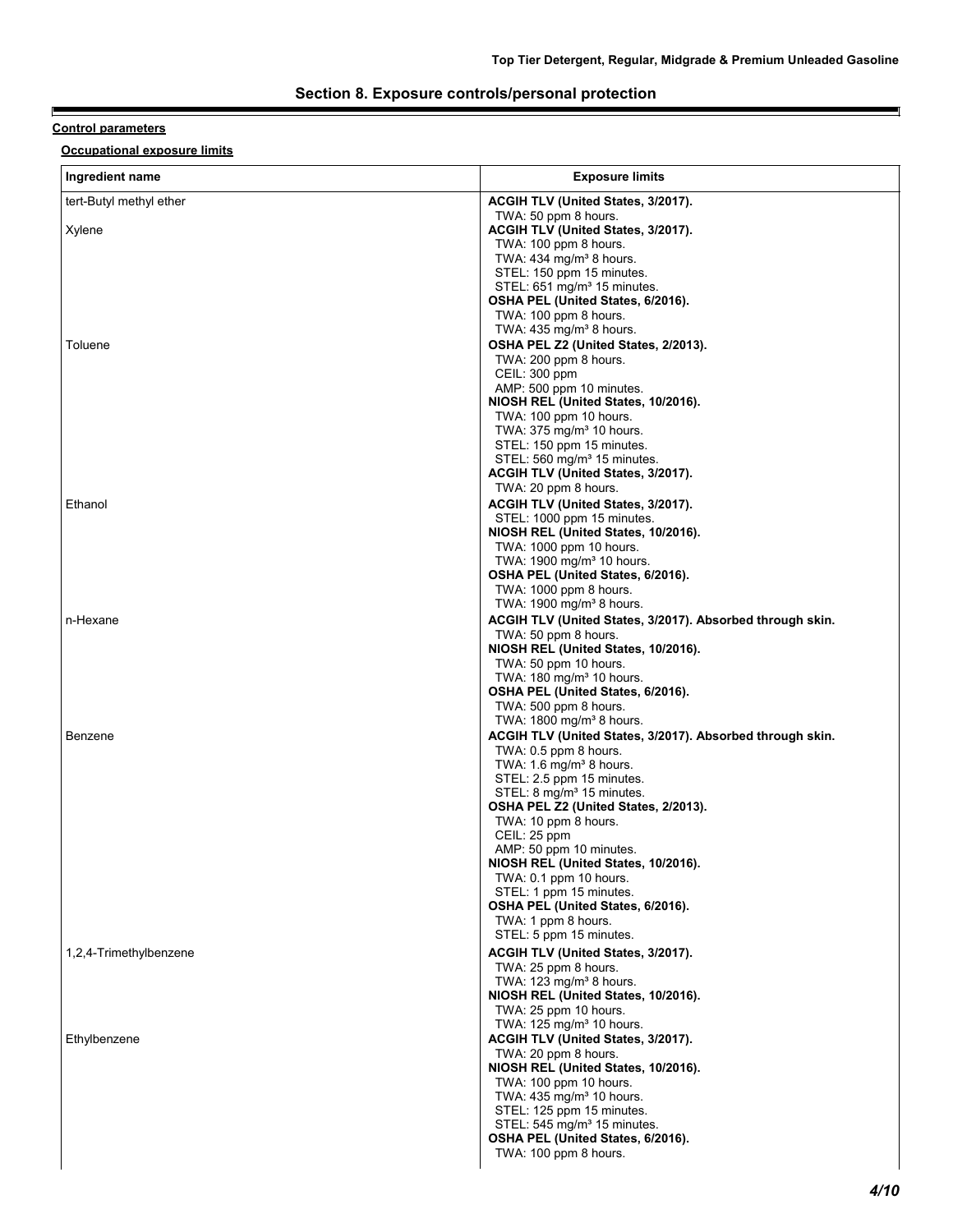|                                        | Top Tier Detergent, Regular, Midgrade & Premium Unleaded Gasoline                                                                                                                                                                                                                                                                                                                                                                             |
|----------------------------------------|-----------------------------------------------------------------------------------------------------------------------------------------------------------------------------------------------------------------------------------------------------------------------------------------------------------------------------------------------------------------------------------------------------------------------------------------------|
| Naphthalene                            | TWA: 435 mg/m <sup>3</sup> 8 hours.<br>ACGIH TLV (United States, 3/2017). Absorbed through skin.<br>TWA: 10 ppm 8 hours.<br>TWA: $52 \text{ mg/m}^3$ 8 hours.<br>NIOSH REL (United States, 10/2016).<br>TWA: 10 ppm 10 hours.<br>TWA: 50 mg/m <sup>3</sup> 10 hours.<br>STEL: 15 ppm 15 minutes.<br>STEL: 75 mg/m <sup>3</sup> 15 minutes.<br>OSHA PEL (United States, 6/2016).<br>TWA: 10 ppm 8 hours.<br>TWA: 50 mg/m <sup>3</sup> 8 hours. |
| Appropriate engineering controls       | : Use only with adequate ventilation.                                                                                                                                                                                                                                                                                                                                                                                                         |
| <b>Environmental exposure controls</b> | : Emissions from ventilation or work process equipment should be checked to ensure they comply with the<br>requirements of environmental protection legislation.                                                                                                                                                                                                                                                                              |
| <b>Individual protection measures</b>  |                                                                                                                                                                                                                                                                                                                                                                                                                                               |
| <b>Hygiene measures</b>                | : Wash hands, forearms and face thoroughly after handling chemical products, before eating, smoking and using<br>the lavatory and at the end of the working period. Ensure that eyewash stations and safety showers are close<br>to the workstation location.                                                                                                                                                                                 |
| Eye/face protection                    | Recommended: Splash goggles and a face shield, where splash hazard exists.                                                                                                                                                                                                                                                                                                                                                                    |
| <b>Skin protection</b>                 |                                                                                                                                                                                                                                                                                                                                                                                                                                               |
| <b>Hand protection</b>                 | : 4 - 8 hours (breakthrough time): Nitrile gloves.                                                                                                                                                                                                                                                                                                                                                                                            |
| <b>Body protection</b>                 | Recommended: Long sleeved coveralls.                                                                                                                                                                                                                                                                                                                                                                                                          |
| Other skin protection                  | : Recommended: Impervious boots.                                                                                                                                                                                                                                                                                                                                                                                                              |
| <b>Respiratory protection</b>          | If ventilation is inadequate, use a NIOSH-certified respirator with an organic vapor cartridge and P95 particulate<br>filter.                                                                                                                                                                                                                                                                                                                 |

### **Section 9. Physical and chemical properties**

h

| <b>Appearance</b>                        |   |                                                  | <b>Relative density</b>             | : 0.74                                                               |
|------------------------------------------|---|--------------------------------------------------|-------------------------------------|----------------------------------------------------------------------|
| <b>Physical state</b>                    |   | $:$ Liquid.                                      | <b>Evaporation rate</b>             | : Not available.                                                     |
| Color                                    |   | : Clear to straw-colored to reddish-colored.     | <b>Solubility</b>                   | : Not available.                                                     |
| Odor                                     |   | Strong hydrocarbon.                              | Solubility in water                 | : Negligible.                                                        |
| <b>Odor threshold</b>                    | ٠ | Not available.                                   | Partition coefficient: n-           | : Not available.                                                     |
| рH                                       | ÷ | Not available.                                   | octanol/water                       |                                                                      |
| <b>Melting point</b>                     |   | : $<$ -38°C (<-36.4°F)                           | Auto-ignition<br>temperature        | : $456^{\circ}$ C (852.8 $^{\circ}$ F)                               |
| <b>Boiling point</b>                     |   | : $21^{\circ}$ C (69.8 $^{\circ}$ F)             | <b>Decomposition</b><br>temperature | : Not available.                                                     |
| Flash point                              |   | Closed cup: -38°C (-36.4°F) [Pensky-<br>Martens. | <b>SADT</b>                         | : Not available.                                                     |
| Flammability                             |   | Not available.                                   | <b>Viscosity</b>                    | : Not available.                                                     |
| Lower and upper<br>explosive (flammable) |   | Lower: 1.4%<br>Upper: 7.6%                       | Vapor pressure                      | $: 34.5$ to 103.4 kPa (258.57 to 775.72 mm Hg)<br>[room temperature] |
| limits                                   |   |                                                  | Vapor density                       | : 5 [Air = 1]                                                        |

### **Section 10. Stability and reactivity**

| Reactivity                         | : No specific test data related to reactivity available for this product or its ingredients.                                                                                                                                            |
|------------------------------------|-----------------------------------------------------------------------------------------------------------------------------------------------------------------------------------------------------------------------------------------|
| <b>Chemical stability</b>          | : The product is stable.                                                                                                                                                                                                                |
| Possibility of hazardous reactions | : Under normal conditions of storage and use, hazardous reactions will not occur.                                                                                                                                                       |
| <b>Conditions to avoid</b>         | : Avoid all possible sources of ignition (spark or flame). Do not pressurize, cut, weld, braze, solder, drill, grind or<br>expose containers to heat or sources of ignition. Do not allow vapor to accumulate in low or confined areas. |
| Incompatible materials             | : Reactive or incompatible with the following materials: oxidizing materials, acids and alkalis.                                                                                                                                        |
| Hazardous decomposition products   | Under normal conditions of storage and use, hazardous decomposition products should not be produced.                                                                                                                                    |
|                                    |                                                                                                                                                                                                                                         |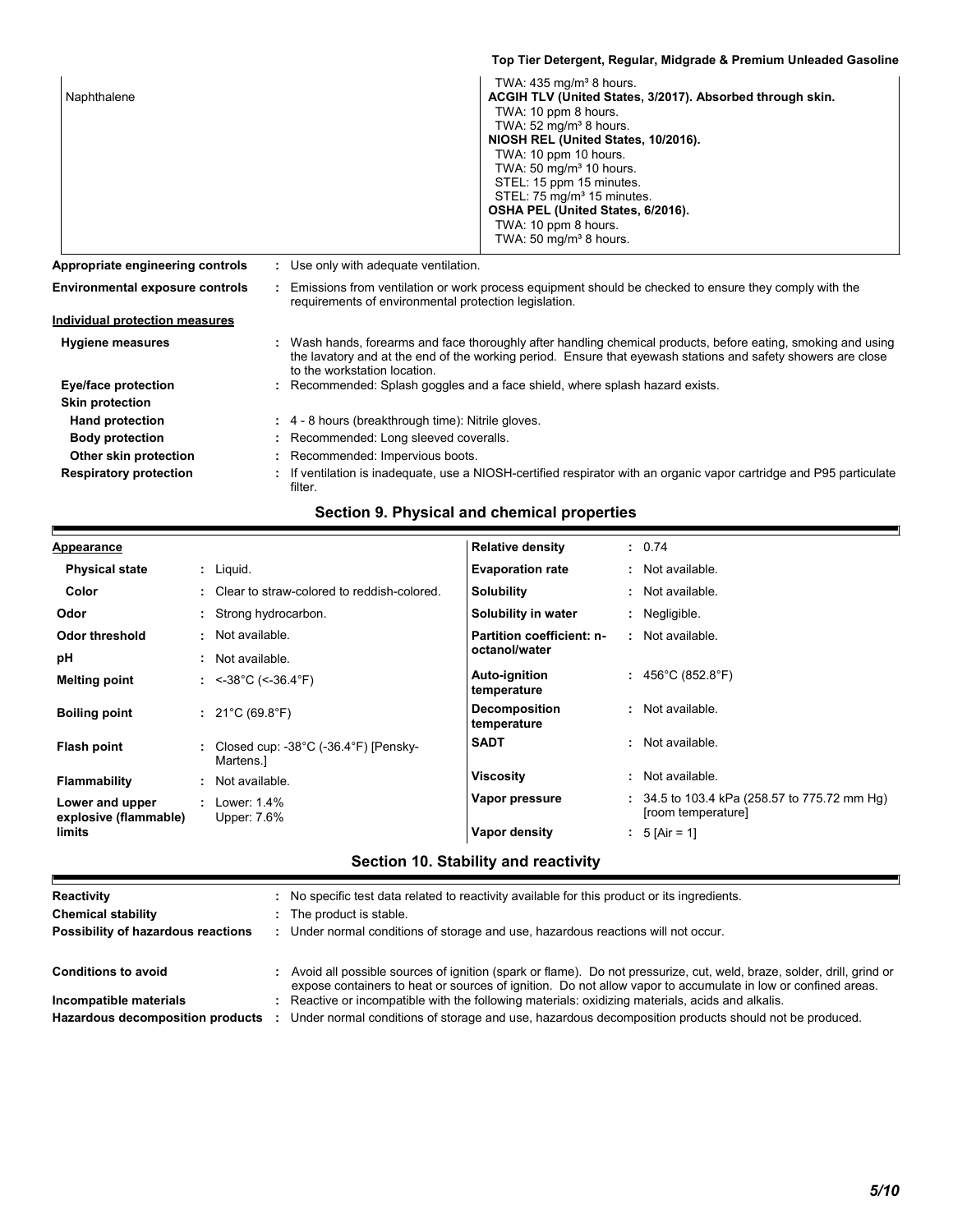### **Section 11. Toxicological information**

### **Information on toxicological effects**

### **Acute toxicity**

E

| Product/ingredient name | <b>Result</b>                | <b>Species</b> | <b>Dose</b>              | <b>Exposure</b> |
|-------------------------|------------------------------|----------------|--------------------------|-----------------|
| tert-Butyl methyl ether | LC50 Inhalation Gas.         | Rat            | 23576 ppm                | 4 hours         |
|                         | <b>LC50 Inhalation Vapor</b> | Rat            | 41000 mg/m <sup>3</sup>  | 4 hours         |
|                         | LD50 Oral                    | Rat            | 4 g/kg                   |                 |
| Xylene                  | LC50 Inhalation Gas.         | Rat            | 5000 ppm                 | 4 hours         |
|                         | LD50 Oral                    | Rat            | 4300 mg/kg               |                 |
| Toluene                 | <b>LC50 Inhalation Vapor</b> | Rat            | 49 $q/m3$                | 4 hours         |
| Ethanol                 | <b>LC50 Inhalation Vapor</b> | Rat            | 124700 mg/m <sup>3</sup> | 4 hours         |
|                         | LD50 Oral                    | Rat            | 7 g/kg                   |                 |
| n-Hexane                | LC50 Inhalation Gas.         | Rat            | 48000 ppm                | 4 hours         |
|                         | LD50 Oral                    | Rat            | 15840 mg/kg              |                 |
| Benzene                 | LD50 Oral                    | Rat            | 930 mg/kg                |                 |
| 1,2,4-Trimethylbenzene  | <b>LC50 Inhalation Vapor</b> | Rat            | 18000 mg/m <sup>3</sup>  | 4 hours         |
|                         | LD50 Oral                    | Rat            | $5$ g/kg                 |                 |
| Ethylbenzene            | LD50 Dermal                  | Rabbit         | >5000 mg/kg              |                 |
|                         | LD50 Oral                    | Rat            | 3500 mg/kg               |                 |
| Naphthalene             | LD50 Dermal                  | Rabbit         | $>20$ g/kg               |                 |
|                         | LD50 Oral                    | Rat            | 490 mg/kg                |                 |

#### **Irritation/Corrosion**

| Product/ingredient name | <b>Result</b>            | <b>Species</b> | <b>Score</b> | <b>Exposure</b>     | <b>Observation</b>       |  |
|-------------------------|--------------------------|----------------|--------------|---------------------|--------------------------|--|
| Xylene                  | Eyes - Mild irritant     | Rabbit         |              | 87 mg               |                          |  |
|                         | Eyes - Severe irritant   | Rabbit         |              | 24 hours 5 mg       | $\overline{\phantom{a}}$ |  |
|                         | Skin - Mild irritant     | Rat            |              | 8 hours 60 µl       |                          |  |
|                         | Skin - Moderate irritant | Rabbit         |              | 24 hours 500 mg     |                          |  |
|                         | Skin - Moderate irritant | Rabbit         |              | 100%                |                          |  |
| Toluene                 | Eyes - Mild irritant     | Rabbit         |              | $0.5$ minutes $100$ |                          |  |
|                         |                          |                |              | mg                  |                          |  |
|                         | Eyes - Mild irritant     | Rabbit         |              | 870 µg              |                          |  |
|                         | Eyes - Severe irritant   | Rabbit         |              | 24 hours 2 mg       |                          |  |
|                         | Skin - Mild irritant     | Pig            |              | 24 hours 250 µl     |                          |  |
|                         | Skin - Mild irritant     | Rabbit         |              | 435 mg              |                          |  |
|                         | Skin - Moderate irritant | Rabbit         |              | 24 hours 20 mg      |                          |  |
|                         | Skin - Moderate irritant | Rabbit         |              | 500 mg              |                          |  |
| Ethanol                 | Eyes - Mild irritant     | Rabbit         |              | 24 hours 500 mg     |                          |  |
|                         | Eyes - Moderate irritant | Rabbit         |              | 0.066666667         |                          |  |
|                         |                          |                |              | minutes 100 mg      |                          |  |
|                         | Eyes - Moderate irritant | Rabbit         |              | $100 \mu$           |                          |  |
|                         | Eves - Severe irritant   | Rabbit         |              | 500 ma              |                          |  |
|                         | Skin - Mild irritant     | Rabbit         |              | 400 mg              |                          |  |
| n-Hexane                | Eyes - Mild irritant     | Rabbit         |              | 10 <sub>mg</sub>    |                          |  |
| Benzene                 | Eyes - Moderate irritant | Rabbit         |              | 88 mg               |                          |  |
|                         | Eyes - Severe irritant   | Rabbit         |              | 24 hours 2 mg       |                          |  |
|                         | Skin - Mild irritant     | Rat            |              | 8 hours 60 µl       |                          |  |
|                         | Skin - Mild irritant     | Rabbit         |              | 24 hours 15 mg      |                          |  |
|                         | Skin - Moderate irritant | Rabbit         |              | 24 hours 20 mg      |                          |  |
| Ethylbenzene            | Eyes - Severe irritant   | Rabbit         |              | 500 mg              |                          |  |
|                         | Skin - Mild irritant     | Rabbit         |              | 24 hours 15 mg      |                          |  |
| Naphthalene             | Skin - Mild irritant     | Rabbit         |              | 495 mg              |                          |  |

### **Sensitization**

**Skin Skin :** There is no data available.

**Respiratory :** There is no data available. There is no data available.

### **Mutagenicity**

There is no data available.

### **Carcinogenicity**

**Classification**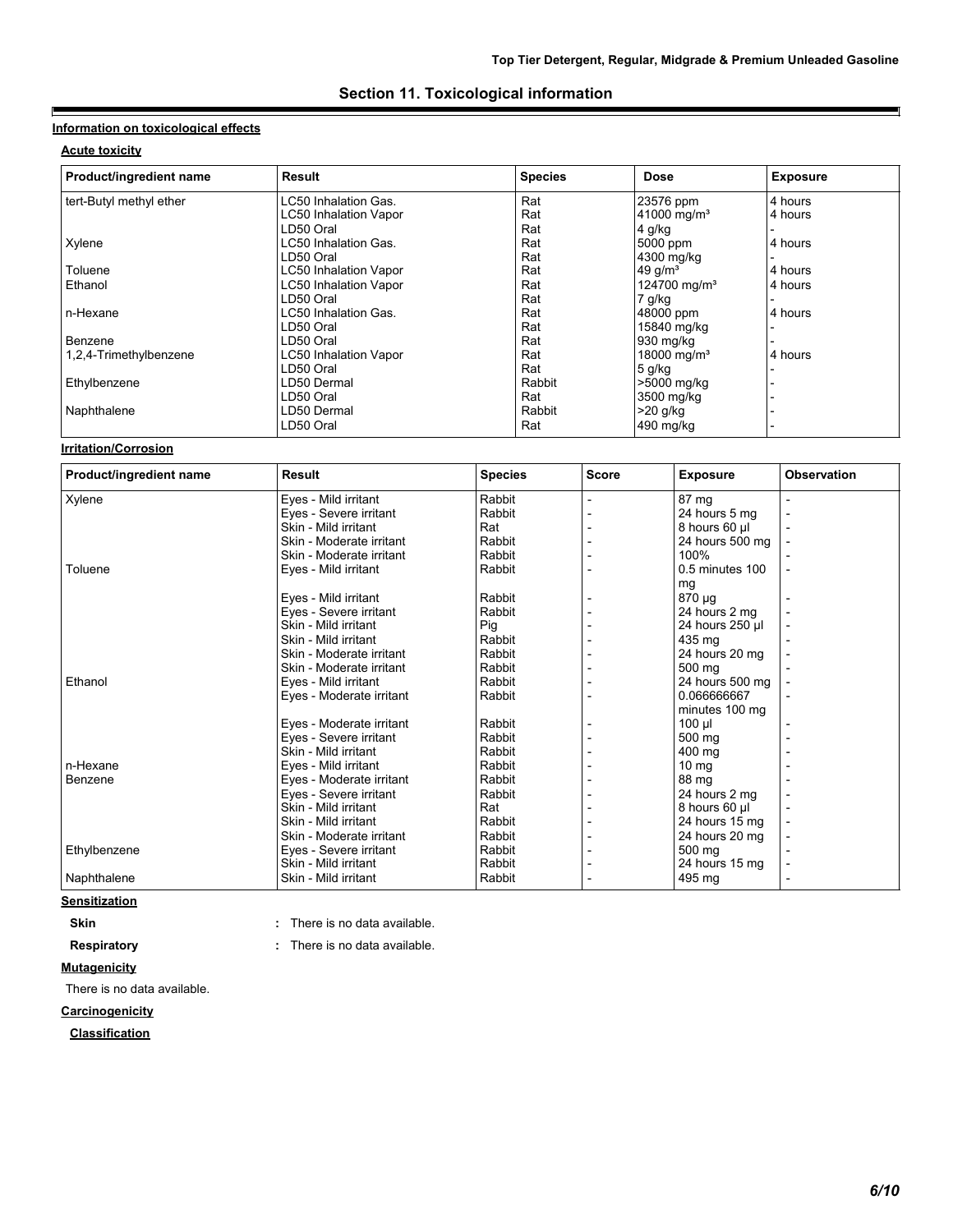| <b>Product/ingredient name</b> | <b>OSHA</b> | <b>IARC</b> | <b>NTP</b>                                       |
|--------------------------------|-------------|-------------|--------------------------------------------------|
| Gasoline, natural              |             | 2B          |                                                  |
| tert-Butyl methyl ether        |             | Э           |                                                  |
| Xylene                         |             | Э           |                                                  |
| Toluene                        |             | Э           |                                                  |
| Benzene                        |             |             | Known to be a human carcinogen.                  |
| Ethylbenzene                   |             | 2B          |                                                  |
| Naphthalene                    |             | 2B          | Reasonably anticipated to be a human carcinogen. |

### **Reproductive toxicity**

There is no data available.

#### **Teratogenicity**

There is no data available.

### **Specific target organ toxicity (single exposure)**

| <b>Name</b>            | Category   | Route of exposure | <b>Target organs</b>         |
|------------------------|------------|-------------------|------------------------------|
| Toluene                | Category 3 | Not applicable.   | Narcotic effects             |
| n-Hexane               | Category 3 | Not applicable.   | Narcotic effects             |
| 1,2,4-Trimethylbenzene | Category 3 | Not applicable.   | Respiratory tract irritation |

#### **Specific target organ toxicity (repeated exposure)**

| <b>Name</b>                         | Category                               | <b>Route of exposure</b>                           | <b>Target organs</b>                                                 |
|-------------------------------------|----------------------------------------|----------------------------------------------------|----------------------------------------------------------------------|
| Toluene                             | Category 2                             | Not determined                                     | bladder, hearing organs,<br>kidneys, liver and<br>respiratory system |
| n-Hexane<br>Benzene<br>Ethylbenzene | Category 2<br>Category 1<br>Category 2 | Not determined<br>Not determined<br>Not determined | Not determined<br>Not determined<br>hearing organs                   |

#### **Aspiration hazard**

| <b>Name</b>                | Result                                |
|----------------------------|---------------------------------------|
| Light Petroleum Distillate | <b>ASPIRATION HAZARD - Category 1</b> |
| Gasoline, natural          | <b>ASPIRATION HAZARD - Category 1</b> |
| Toluene                    | <b>ASPIRATION HAZARD - Category 1</b> |
| n-Hexane                   | <b>ASPIRATION HAZARD - Category 1</b> |
| Benzene                    | <b>ASPIRATION HAZARD - Category 1</b> |
| Ethylbenzene               | <b>ASPIRATION HAZARD - Category 1</b> |

**Information on the likely routes of :** Dermal contact. Eye contact. Inhalation. Ingestion. **exposure**

### **Section 12. Ecological information**

#### **Toxicity**

 $\blacksquare$ 

| Product/ingredient name | Result                                    | <b>Species</b>                                                         | <b>Exposure</b> |
|-------------------------|-------------------------------------------|------------------------------------------------------------------------|-----------------|
| tert-Butyl methyl ether | Acute LC50 672000 µg/L Fresh water        | Fish - Pimephales promelas                                             | 96 hours        |
| Toluene                 | Acute EC50 11600 µg/L Fresh water         | Crustaceans - Gammarus<br>pseudolimnaeus - Adult                       | 48 hours        |
|                         | Acute EC50 6000 µg/L Fresh water          | Daphnia - Daphnia magna - Juvenile<br>(Fledgling, Hatchling, Weanling) | 48 hours        |
|                         | Chronic NOEC 2 mg/L Fresh water           | Daphnia - Daphnia magna                                                | 21 days         |
| Ethanol                 | Acute EC50 1074 mg/L Fresh water          | Crustaceans - Cypris subglobosa                                        | 48 hours        |
|                         | Acute LC50 5680 mg/L Fresh water          | Daphnia - Daphnia magna - Neonate                                      | 48 hours        |
|                         | Acute LC50 11000000 µg/L Marine water     | Fish - Alburnus alburnus                                               | 96 hours        |
|                         | Chronic NOEC 4.995 mg/L Marine water      | Algae - Ulva pertusa                                                   | 96 hours        |
|                         | Chronic NOEC 100 ul/L Fresh water         | Daphnia - Daphnia magna - Neonate                                      | 21 days         |
|                         | Chronic NOEC 0.375 ul/L Fresh water       | Fish - Gambusia holbrooki - Larvae                                     | 12 weeks        |
| n-Hexane                | Acute LC50 2500 µg/L Fresh water          | Fish - Pimephales promelas                                             | 96 hours        |
| Benzene                 | Acute EC50 1600000 µg/L Fresh water       | Algae - Selenastrum sp.                                                | 96 hours        |
|                         | Acute LC50 21 mg/L Marine water           | Crustaceans - Artemia salina                                           | 48 hours        |
|                         | Chronic NOEC 98 mg/L Fresh water          | Daphnia - Daphnia magna                                                | 21 days         |
|                         | Chronic NOEC 1.5 to 5.4 ul/L Marine water | Fish - Morone saxatilis - Juvenile<br>(Fledgling, Hatchling, Weanling) | 4 weeks         |
| 1,2,4-Trimethylbenzene  | Acute LC50 4910 µg/L Marine water         | Crustaceans - Elasmopus pectenicrus -<br>Adult                         | 48 hours        |
|                         | Acute LC50 7720 µg/L Fresh water          | Fish - Pimephales promelas                                             | 96 hours        |
| Ethylbenzene            | Acute EC50 13300 µg/L Fresh water         | Crustaceans - Artemia sp. - Nauplii                                    | 48 hours        |
|                         | Acute LC50 13900 µg/L Fresh water         | Daphnia - Daphnia magna - Neonate                                      | 48 hours        |
| Naphthalene             | Acute EC50 1600 µg/L Fresh water          | Daphnia - Daphnia magna - Neonate                                      | 48 hours        |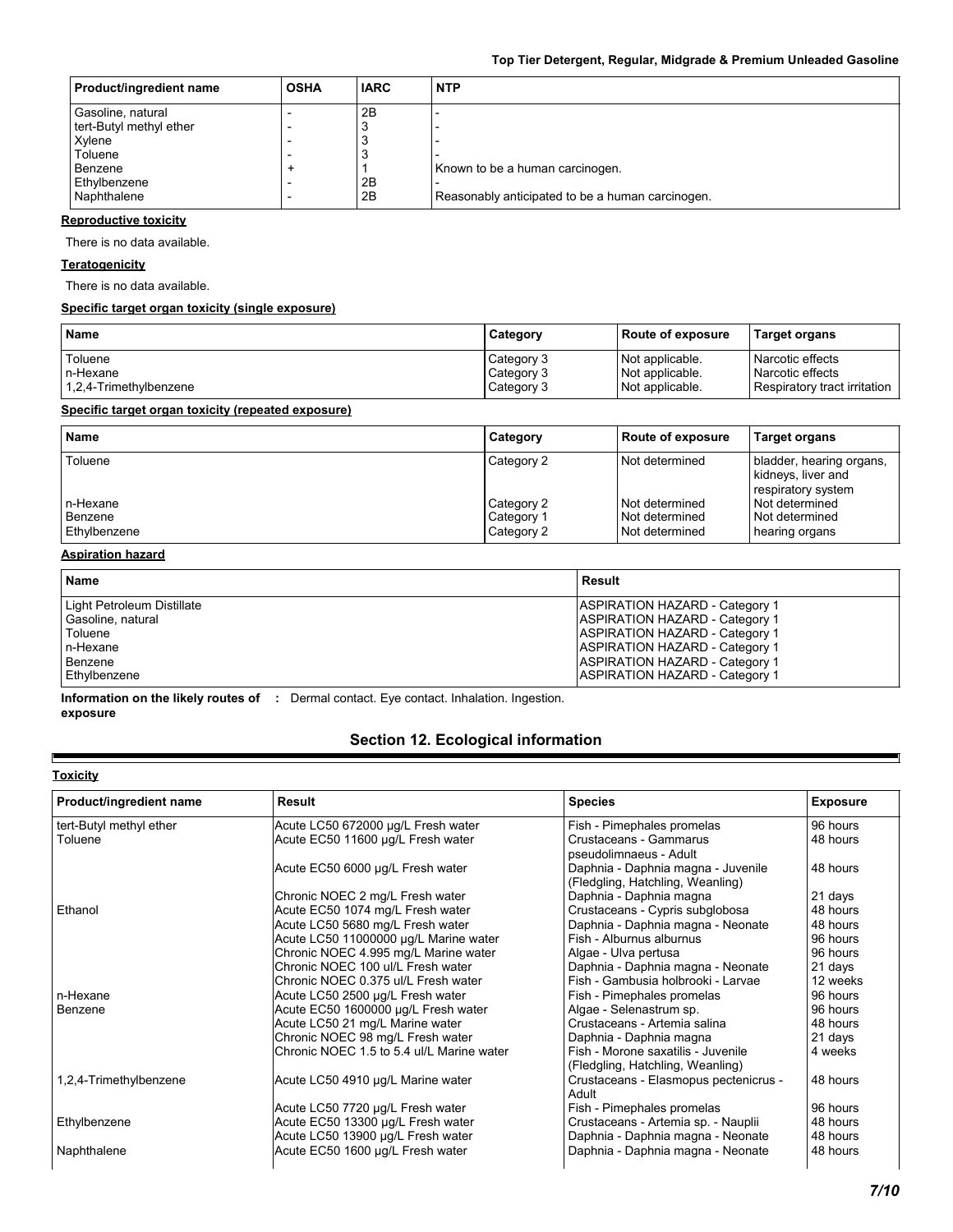| Acute LC50 2350 µg/L Marine water<br>Acute LC50 213 µg/L Fresh water<br>Chronic NOEC 0.5 mg/L Marine water | Crustaceans - Palaemonetes pugio<br>Fish - Melanotaenia fluviatilis - Larvae<br>Crustaceans - Uca pugnax - Adult | 48 hours<br>96 hours<br>3 weeks |  |
|------------------------------------------------------------------------------------------------------------|------------------------------------------------------------------------------------------------------------------|---------------------------------|--|
| Chronic NOEC 1.5 mg/L Fresh water                                                                          | Fish - Oreochromis mossambicus                                                                                   | 60 days                         |  |

### **Persistence and degradability**

There is no data available.

#### **Bioaccumulative potential**

| Product/ingredient name | $LogP_{ow}$ | <b>BCF</b>  | <b>Potential</b> |
|-------------------------|-------------|-------------|------------------|
| Gasoline, natural       |             | 10 to 2500  | high             |
| tert-Butyl methyl ether | 1.04        | 1.5         | low              |
| Xylene                  | 3.12        | 8.1 to 25.9 | low              |
| Toluene                 | 2.73        | 90          | low              |
| Ethanol                 | $-0.35$     |             | low              |
| n-Hexane                | 4           | 501.187     | high             |
| Benzene                 | 2.13        | 11          | low              |
| 1,2,4-Trimethylbenzene  | 3.63        | 243         | low              |
| Ethylbenzene            | 3.6         |             | low              |
| Naphthalene             | 3.4         | 36.5 to 168 | low              |

#### **Mobility in soil**

**Soil/water partition coefficient (K<sub>oc</sub>) :** There is no data available.

**Other adverse effects :** No known significant effects or critical hazards.

### **Section 13. Disposal considerations**

| <b>Disposal methods</b>                                                                                                                                                                            |                               |                                                                                                                                                                                                                                                                   | : Disposal of this product, solutions and any by-products should comply with the requirements of environmental<br>protection and waste disposal legislation and any regional local authority requirements.            |
|----------------------------------------------------------------------------------------------------------------------------------------------------------------------------------------------------|-------------------------------|-------------------------------------------------------------------------------------------------------------------------------------------------------------------------------------------------------------------------------------------------------------------|-----------------------------------------------------------------------------------------------------------------------------------------------------------------------------------------------------------------------|
|                                                                                                                                                                                                    |                               | <b>Section 14. Transport information</b>                                                                                                                                                                                                                          |                                                                                                                                                                                                                       |
| <b>DOT IDENTIFICATION NUMBER UN1203</b>                                                                                                                                                            |                               | DOT proper shipping name                                                                                                                                                                                                                                          | GASOLINE. Marine pollutant (Gasoline, natural, n-Hexane)<br>RQ (Benzene, Xylene)                                                                                                                                      |
| <b>DOT Hazard Class(es)</b><br>-3                                                                                                                                                                  |                               | PG                                                                                                                                                                                                                                                                | DOT EMER. RESPONSE GUIDE NO. 128                                                                                                                                                                                      |
|                                                                                                                                                                                                    |                               | <b>Section 15. Regulatory information</b>                                                                                                                                                                                                                         |                                                                                                                                                                                                                       |
| <b>Clean Air Act Section 602 Class I Substances</b><br><b>Clean Air Act Section 602 Class II Substances</b><br>Clean Air Act Section 112(b) Hazardous Air Pollutants (HAPs)<br><b>SARA 302/304</b> |                               | United States inventory (TSCA 8b): All components are listed or exempted.<br>Clean Water Act (CWA) 307: Toluene; Benzene; Ethylbenzene; Naphthalene<br>Clean Air Act (CAA) 112 regulated flammable substances: Butane<br>: Not listed<br>: Not listed<br>: Listed | Clean Water Act (CWA) 311: Xylene; Toluene; Benzene; Ethylbenzene; Naphthalene<br><b>DEA List I Chemicals (Precursor Chemicals)</b><br>: Not listed<br><b>DEA List II Chemicals (Essential Chemicals)</b><br>: Listed |
| <b>Composition/information on ingredients</b>                                                                                                                                                      |                               |                                                                                                                                                                                                                                                                   |                                                                                                                                                                                                                       |
| No products were found.                                                                                                                                                                            |                               |                                                                                                                                                                                                                                                                   |                                                                                                                                                                                                                       |
| <b>SARA 304 RQ</b>                                                                                                                                                                                 | : Not applicable.             |                                                                                                                                                                                                                                                                   |                                                                                                                                                                                                                       |
| <b>SARA 311/312</b>                                                                                                                                                                                |                               |                                                                                                                                                                                                                                                                   |                                                                                                                                                                                                                       |
| <b>Hazard classifications</b>                                                                                                                                                                      | CARCINOGENICITY - Category 1A | : FLAMMABLE LIQUIDS - Category 1<br>SKIN CORROSION/IRRITATION - Category 2<br>SERIOUS EYE DAMAGE/ EYE IRRITATION - Category 2A<br><b>GERM CELL MUTAGENICITY - Category 1</b>                                                                                      |                                                                                                                                                                                                                       |

**Composition/information on ingredients**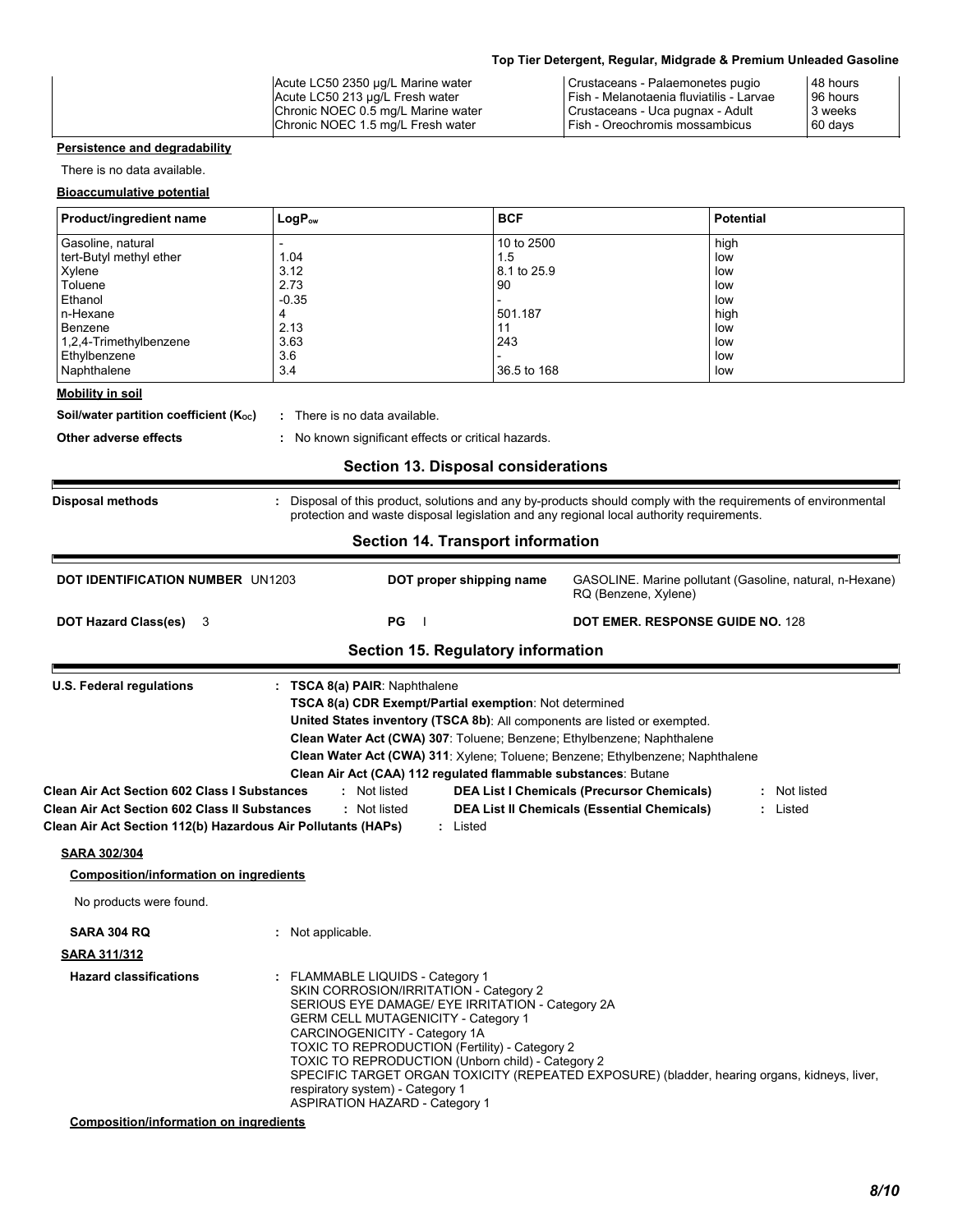| Gasoline, natural<br>FLAMMABLE LIQUIDS - Category 2                 |  |
|---------------------------------------------------------------------|--|
| <b>GERM CELL MUTAGENICITY - Category 1B</b>                         |  |
| CARCINOGENICITY - Category 1B                                       |  |
| <b>ASPIRATION HAZARD - Category 1</b>                               |  |
| tert-Butyl methyl ether<br>FLAMMABLE LIQUIDS - Category 2           |  |
| SKIN CORROSION/IRRITATION - Category 2                              |  |
| FLAMMABLE LIQUIDS - Category 3<br>Xylene                            |  |
| ACUTE TOXICITY (dermal) - Category 4                                |  |
| <b>ACUTE TOXICITY (inhalation) - Category 4</b>                     |  |
| SKIN CORROSION/IRRITATION - Category 2                              |  |
| FLAMMABLE LIQUIDS - Category 2<br>Toluene                           |  |
| SKIN CORROSION/IRRITATION - Category 2                              |  |
| SERIOUS EYE DAMAGE/ EYE IRRITATION - Category 2A                    |  |
|                                                                     |  |
| TOXIC TO REPRODUCTION (Unborn child) - Category 2                   |  |
| SPECIFIC TARGET ORGAN TOXICITY (SINGLE EXPOSURE) (Narcotic effects) |  |
| - Category 3                                                        |  |
| SPECIFIC TARGET ORGAN TOXICITY (REPEATED EXPOSURE) (bladder,        |  |
| hearing organs, kidneys, liver, respiratory system) - Category 2    |  |
| <b>ASPIRATION HAZARD - Category 1</b>                               |  |
| Ethanol<br>FLAMMABLE LIQUIDS - Category 2                           |  |
| SERIOUS EYE DAMAGE/ EYE IRRITATION - Category 2A                    |  |
| n-Hexane<br>FLAMMABLE LIQUIDS - Category 2                          |  |
| SKIN CORROSION/IRRITATION - Category 2                              |  |
| SERIOUS EYE DAMAGE/ EYE IRRITATION - Category 2A                    |  |
| TOXIC TO REPRODUCTION (Fertility) - Category 2                      |  |
| SPECIFIC TARGET ORGAN TOXICITY (SINGLE EXPOSURE) (Narcotic effects) |  |
| - Category 3                                                        |  |
| SPECIFIC TARGET ORGAN TOXICITY (REPEATED EXPOSURE) - Category 2     |  |
| <b>ASPIRATION HAZARD - Category 1</b>                               |  |
| Benzene<br>FLAMMABLE LIQUIDS - Category 2                           |  |
| <b>ACUTE TOXICITY (oral) - Category 4</b>                           |  |
| SKIN CORROSION/IRRITATION - Category 2                              |  |
| SERIOUS EYE DAMAGE/ EYE IRRITATION - Category 2A                    |  |
| <b>GERM CELL MUTAGENICITY - Category 1B</b>                         |  |
| CARCINOGENICITY - Category 1A                                       |  |
| SPECIFIC TARGET ORGAN TOXICITY (REPEATED EXPOSURE) - Category 1     |  |
| <b>ASPIRATION HAZARD - Category 1</b>                               |  |
| 1,2,4-Trimethylbenzene<br>FLAMMABLE LIQUIDS - Category 3            |  |
| <b>ACUTE TOXICITY (inhalation) - Category 4</b>                     |  |
| SKIN CORROSION/IRRITATION - Category 2                              |  |
| SERIOUS EYE DAMAGE/ EYE IRRITATION - Category 2A                    |  |
| SPECIFIC TARGET ORGAN TOXICITY (SINGLE EXPOSURE) (Respiratory tract |  |
| irritation) - Category 3                                            |  |
| FLAMMABLE LIQUIDS - Category 2<br>Ethylbenzene                      |  |
| <b>ACUTE TOXICITY (inhalation) - Category 4</b>                     |  |
|                                                                     |  |
| SERIOUS EYE DAMAGE/ EYE IRRITATION - Category 2A                    |  |
| CARCINOGENICITY - Category 2                                        |  |
| SPECIFIC TARGET ORGAN TOXICITY (REPEATED EXPOSURE) (hearing         |  |
| organs) - Category 2                                                |  |
| <b>ASPIRATION HAZARD - Category 1</b>                               |  |
| FLAMMABLE SOLIDS - Category 2<br>Naphthalene                        |  |
| ACUTE TOXICITY (oral) - Category 4                                  |  |
| CARCINOGENICITY - Category 2                                        |  |



| <b>Product name</b>     | <b>CAS number</b> | $\%$      |  |
|-------------------------|-------------------|-----------|--|
| tert-Butyl methyl ether | 1634-04-4         | $10 - 30$ |  |
| Xylene                  | 1330-20-7         | $10 - 30$ |  |
| Toluene                 | 108-88-3          | $10 - 30$ |  |
| n-Hexane                | 110-54-3          | $5 - 10$  |  |
| Benzene                 | 71-43-2           | $1 - 5$   |  |
| 1,2,4-Trimethylbenzene  | 95-63-6           | $1 - 5$   |  |
| Ethylbenzene            | 100-41-4          | $1 - 5$   |  |
| Naphthalene             | $91 - 20 - 3$     | $0.1 - 1$ |  |
|                         |                   |           |  |

SARA 313 notifications must not be detached from the SDS and any copying and redistribution of the SDS shall include copying and redistribution of the notice attached to copies of the SDS subsequently redistributed.

### **State regulations**

The following components are listed: Gasoline, natural; Butane; tert-Butyl methyl ether; Xylene; Toluene; **Massachusetts :** Ethanol; n-Hexane; Benzene; 1,2,4-Trimethylbenzene; Ethylbenzene; Naphthalene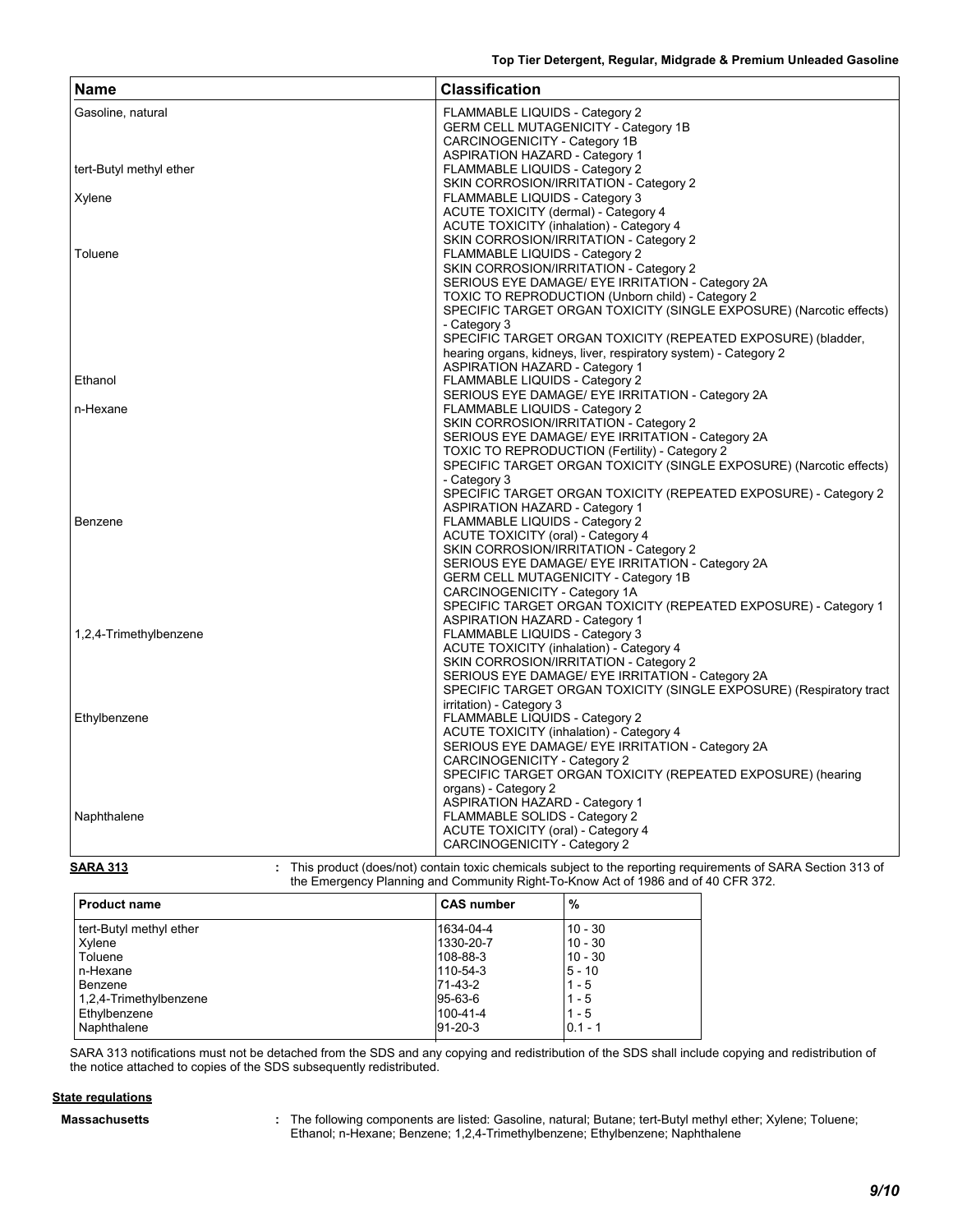- **New York :** The following components are listed: tert-Butyl methyl ether; Xylene; Toluene; n-Hexane; Benzene; Ethylbenzene; Naphthalene
- **New Jersey :** The following components are listed: Gasoline, natural; Butane; tert-Butyl methyl ether; Xylene; Toluene; Ethanol; n-Hexane; Benzene; 1,2,4-Trimethylbenzene; Ethylbenzene; Naphthalene

**Pennsylvania 19. Indee 10. The following components are listed: Butane; tert-Butyl methyl ether; Xylene; Toluene; Ethanol; n-Hexane;** Benzene; 1,2,4-Trimethylbenzene; Ethylbenzene; Naphthalene

**California Prop. 65**

**A WARNING**: This product can expose you to Benzene, which is known to the State of California to cause cancer and birth defects or other reproductive harm. This product can expose you to chemicals including Ethylbenzene, Naphthalene, which are known to the State of California to cause cancer, and Toluene, which is known to the State of California to cause birth defects or other reproductive harm. For more information go to www.P65Warnings.ca.gov.

| Ingredient name | No significant risk<br>level | Maximum<br>acceptable dosage<br>l level |  |
|-----------------|------------------------------|-----------------------------------------|--|
| Toluene         |                              | Yes.                                    |  |
| Benzene         | Yes.                         | Yes.                                    |  |
| Ethylbenzene    | Yes.                         |                                         |  |
| Naphthalene     | Yes.                         |                                         |  |

### **Section 16. Other information**

Е

**Revised Section(s) :** 1, 2, 3, 5, 8, 9, 11, 12, 14, 15, 16. **Prepared by :** KMK Regulatory Services Inc. **Revision date :** 11/22/2017 **Supersedes :** 01/15/2016

Notice to reader THE INFORMATION CONTAINED IN THIS SDS RELATES ONLY TO THE SPECIFIC MATERIAL IDENTIFIED. IT DOES NOT COVER USE OF THAT MATERIAL IN COMBINATION WITH ANY OTHER<br>MATERIAL OR IN ANY PARTICULAR PROCESS. IN COMPLIANCE WITH 29 C.F. READ TOGETHER AS A WHOLE WITHOUT TEXTUAL OMISSIONS OR ALTERATIONS. CHS BELIEVES THE INFORMATION CONTAINED HEREIN TO BE ACCURATE, BUT MAKES NO<br>REPRESENTATION, GUARANTEE, OR WARRANTY, EXPRESS OR IMPLIED, ABOUT THE ACCURACY,



OUR ENERGY COMES THROUGH.<sup>®</sup>

A BRAND OF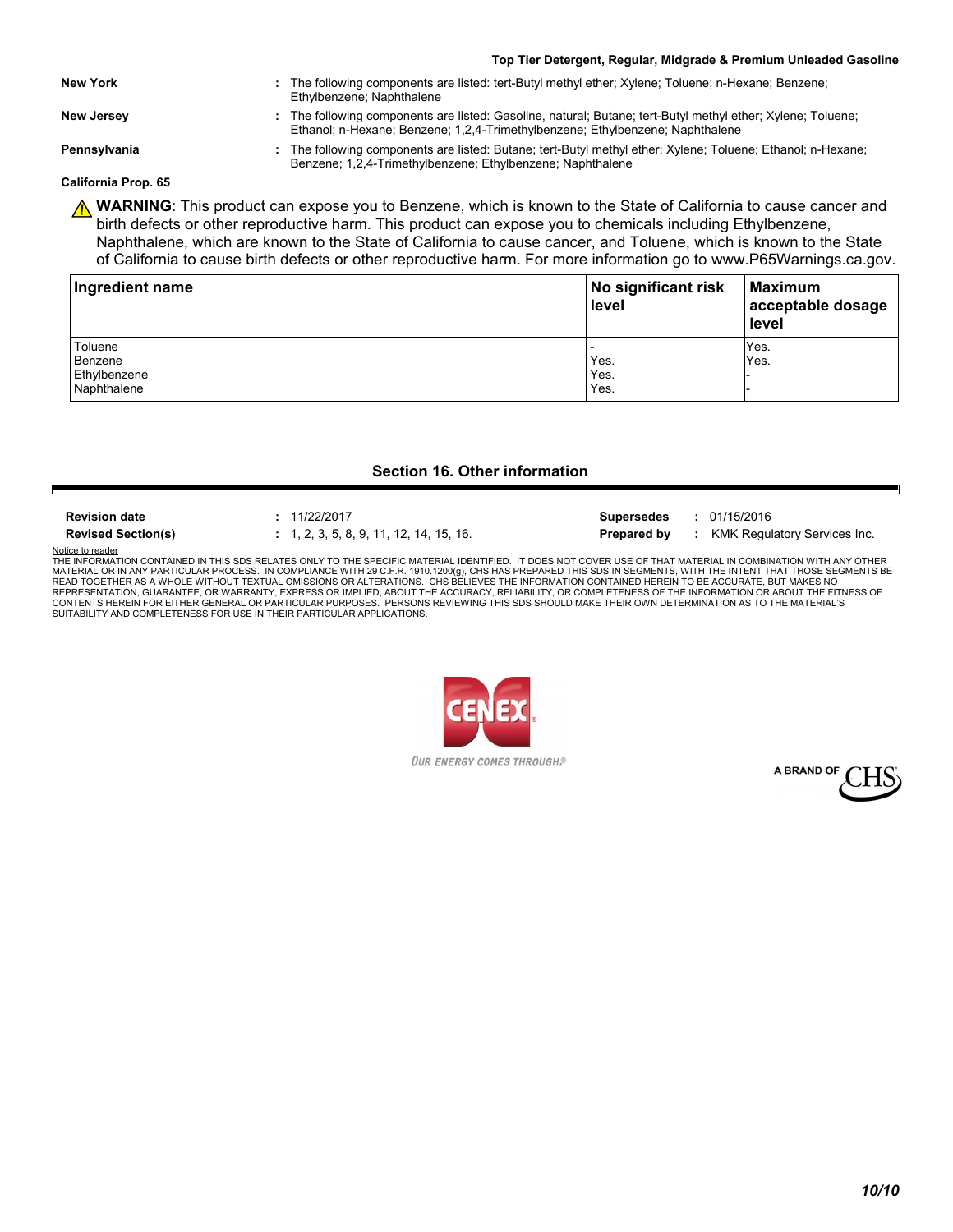**HOJAS DE DATOS DE SEGURIDAD**



### **Sección 1. Identificación**

| CHS Inc.<br>P.O. Box 64089<br><b>Mail station 525</b><br>St. Paul, MN 55164-0089 |  |                                                                      | Emergencia de transporte (CHEMTREC)<br>Información técnica<br>Información de la ficha de<br>datos de seguridad |  | 1-800-424-9300<br>1-651-355-8443 |
|----------------------------------------------------------------------------------|--|----------------------------------------------------------------------|----------------------------------------------------------------------------------------------------------------|--|----------------------------------|
|                                                                                  |  |                                                                      |                                                                                                                |  | 1-651-355-8445                   |
| Nombre del producto:                                                             |  | Top Tier Detergent, Regular, Midgrade & Premium Unleaded<br>Gasoline | No. de HDS                                                                                                     |  | 0147-M6A0                        |
| Nombre común                                                                     |  | : Gasolina sin plomo, gasolina sin plomo premium                     | Fecha de revisión                                                                                              |  | 12/01/2017                       |
| Nombre químico                                                                   |  | Fórmula química<br>Destilado de petróleo ligero                      |                                                                                                                |  | mezcla                           |
| Familia química                                                                  |  | Hidrocarburo de Petróleo.                                            |                                                                                                                |  |                                  |

### **Uso recomendado de la sustancia química peligrosa o mezcla, y restricciones de uso**

Combustible para vehículos.

### **Sección 2. Identificación de los peligros**

| Estado OSHA/ HCS                                                                                  | : Este material es considerado como peligroso por la Norma de Comunicación de Riesgos de la OSHA (29 CFR<br>1910.1200).                                                                                                                                                                                                                                                                                                                                                                                                                                                                                                                                                                                                                                                                                                                           |  |
|---------------------------------------------------------------------------------------------------|---------------------------------------------------------------------------------------------------------------------------------------------------------------------------------------------------------------------------------------------------------------------------------------------------------------------------------------------------------------------------------------------------------------------------------------------------------------------------------------------------------------------------------------------------------------------------------------------------------------------------------------------------------------------------------------------------------------------------------------------------------------------------------------------------------------------------------------------------|--|
| Clasificación de la sustancia<br>química peligrosa o mezcla<br>Elementos de las etiquetas del SGA | LÍQUIDOS INFLAMABLES - Categoría 1<br>CORROSIÓN/IRRITACIÓN CUTÁNEAS - Categoría 2<br>LESIONES OCULARES GRAVES/IRRITACIÓN OCULAR - Categoría 2A<br>MUTAGENICIDAD EN CÉLULAS GERMINALES - Categoría 1<br>CARCINOGENICIDAD - Categoría 1A<br>TOXICIDAD PARA LA REPRODUCCIÓN (Fertilidad) - Categoría 2<br>TOXICIDAD PARA LA REPRODUCCIÓN (Feto) - Categoría 2<br>TOXICIDAD ESPECÍFICA DE ÓRGANOS BLANCO (EXPOSICIONES REPETIDAS) (vesícula, órganos<br>auditivos, riñones, hígado, sistema respiratorio) - Categoría 1<br>PELIGRO POR ASPIRACIÓN - Categoría 1<br>PELIGRO (AGUDO) PARA EL MEDIO AMBIENTE ACUÁTICO - Categoría 2<br>PELIGRO (A LARGO PLAZO) PARA EL MEDIO AMBIENTE ACUÁTICO - Categoría 2                                                                                                                                             |  |
|                                                                                                   |                                                                                                                                                                                                                                                                                                                                                                                                                                                                                                                                                                                                                                                                                                                                                                                                                                                   |  |
| Pictogramas de peligro                                                                            |                                                                                                                                                                                                                                                                                                                                                                                                                                                                                                                                                                                                                                                                                                                                                                                                                                                   |  |
| Palabra de advertencia                                                                            | Peligro                                                                                                                                                                                                                                                                                                                                                                                                                                                                                                                                                                                                                                                                                                                                                                                                                                           |  |
| Indicaciones de peligro                                                                           | : H224 - Líquido y vapores extremadamente inflamables.<br>H319 - Provoca irritación ocular grave.<br>H315 - Provoca irritación cutánea.<br>H340 - Puede provocar defectos genéticos.<br>H350 - Puede provocar cáncer.<br>H361 - Susceptible de perjudicar la fertilidad o dañar al feto.<br>H304 - Puede ser mortal en caso de ingestión y de penetración en las vías respiratorias.<br>H372 - Provoca daños en los órganos tras exposiciones prolongadas o repetidas.<br>(vesícula, órganos auditivos, riñones, hígado, sistema respiratorio)<br>H411 - Tóxico para los organismos acuáticos, con efectos nocivos duraderos.                                                                                                                                                                                                                     |  |
| Consejos de prudencia                                                                             |                                                                                                                                                                                                                                                                                                                                                                                                                                                                                                                                                                                                                                                                                                                                                                                                                                                   |  |
| <b>Generales</b>                                                                                  | No aplicable.                                                                                                                                                                                                                                                                                                                                                                                                                                                                                                                                                                                                                                                                                                                                                                                                                                     |  |
| Prevención                                                                                        | Procurarse las instrucciones antes del uso. No manipular antes de haber leído y comprendido todas las<br>precauciones de seguridad. Usar guantes de protección. Usar protección para los ojos o la cara. Usar ropa<br>protectora. Mantener alejado del calor, superficies calientes, chispas, llamas abiertas y otras fuentes de<br>ignición. No fumar. Todos los equipos eléctricos, de ventilación, de iluminación y para la manipulación de<br>materiales deben ser antideflagrantes. No utilizar herramientas que produzcan chispas. Tomar medidas de<br>precaución contra las descargas electrostáticas. Mantener el recipiente herméticamente cerrado. No<br>dispersar en el medio ambiente. No respirar vapor. No comer, beber o fumar mientras se manipula este<br>producto. Lavarse cuidadosamente las manos después de la manipulación. |  |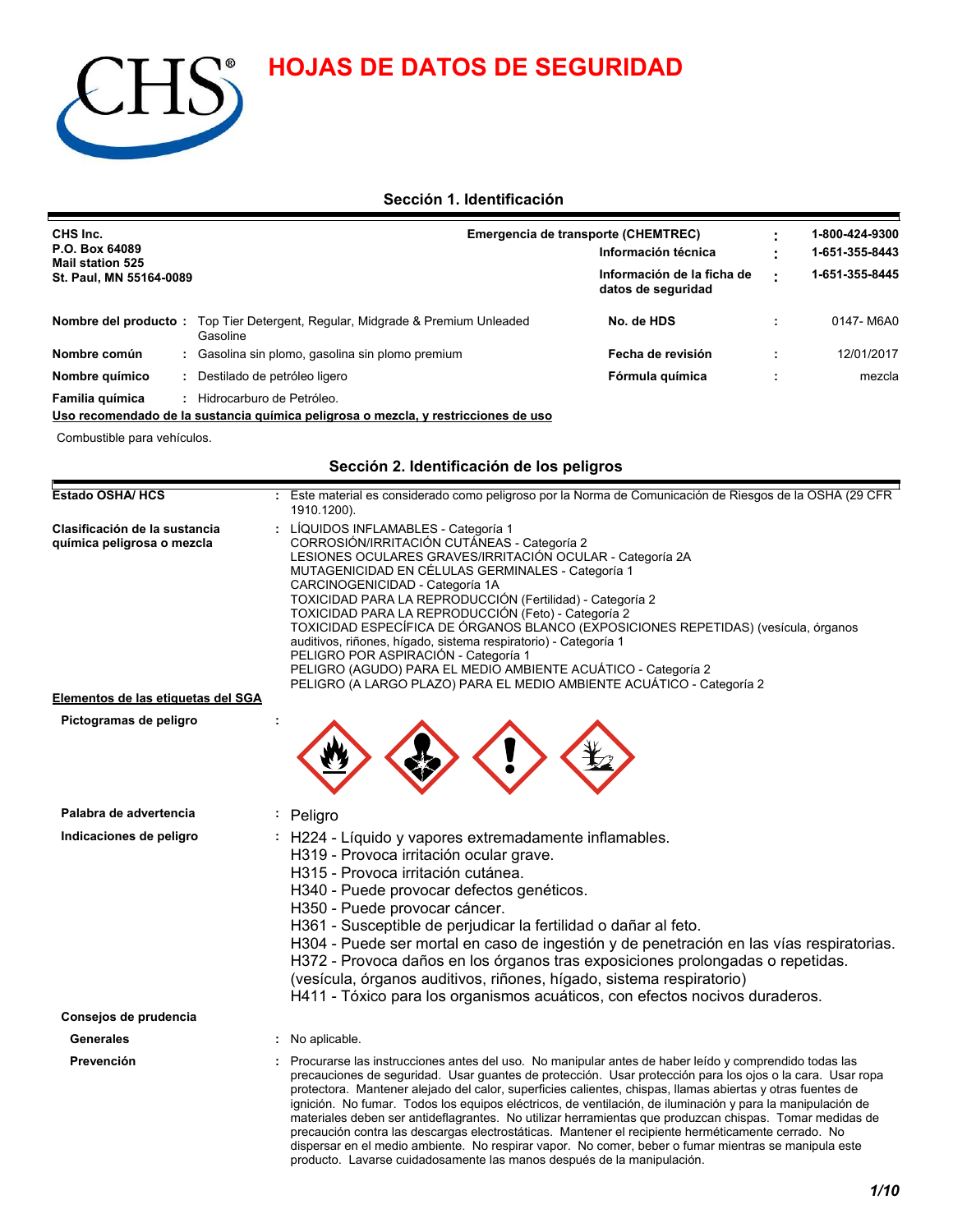| Intervención/Respuesta                                             | : Recoger los vertidos. Buscar atención médica si la persona se siente mal. En caso de exposición demostrada<br>o supuesta: Buscar atención médica. En caso de ingestión: Llamar inmediatamente a un centro de<br>toxicología o a un médico. No provocar el vómito. En caso de contacto con la piel (o el pelo): Quitar<br>inmediatamente toda la ropa contaminada. Enjuagar la piel con agua o ducharse. En caso de contacto con la<br>piel: Lavar con abundante agua y jabón. Quitar la ropa contaminada y lavarla antes de volverla a usar. En<br>caso de irritación cutánea: Buscar atención médica. En caso de contacto con los ojos: Enjuagar con agua<br>cuidadosamente durante varios minutos. Quitar los lentes de contacto, cuando estén presentes y pueda<br>hacerse con facilidad. Proseguir con el lavado. Si la irritación ocular persiste: Buscar atención médica. |
|--------------------------------------------------------------------|-----------------------------------------------------------------------------------------------------------------------------------------------------------------------------------------------------------------------------------------------------------------------------------------------------------------------------------------------------------------------------------------------------------------------------------------------------------------------------------------------------------------------------------------------------------------------------------------------------------------------------------------------------------------------------------------------------------------------------------------------------------------------------------------------------------------------------------------------------------------------------------|
| Almacenamiento                                                     | : Guardar bajo llave. Almacenar en un lugar bien ventilado. Mantener fresco.                                                                                                                                                                                                                                                                                                                                                                                                                                                                                                                                                                                                                                                                                                                                                                                                      |
| Eliminación                                                        | : Eliminar el contenido y recipiente conforme a todas las reglamentaciones locales, regionales, nacionales e<br>internacionales.                                                                                                                                                                                                                                                                                                                                                                                                                                                                                                                                                                                                                                                                                                                                                  |
| Peligros no clasificados en otra<br>parte                          | : No se conoce ninguno.                                                                                                                                                                                                                                                                                                                                                                                                                                                                                                                                                                                                                                                                                                                                                                                                                                                           |
| <b>Hazardous Material Information System (Estados</b><br>Unidos)   | <b>Riesgos físicos:</b><br>Salud :<br>Inflamabilidad:<br>2<br>$\Omega$<br>4                                                                                                                                                                                                                                                                                                                                                                                                                                                                                                                                                                                                                                                                                                                                                                                                       |
| <b>National Fire Protection Association (Estados Unidos)Salud:</b> | Inflamabilidad:<br>Inestabilidad : $\cap$<br>Δ                                                                                                                                                                                                                                                                                                                                                                                                                                                                                                                                                                                                                                                                                                                                                                                                                                    |

### **Sección 3. Composición / información sobre los componentes**

| Sustancia/mezcla                                                                 |  | Mezcla                       |           |            |
|----------------------------------------------------------------------------------|--|------------------------------|-----------|------------|
| Nombre químico                                                                   |  | Destilado de petróleo ligero |           |            |
| Otros medios de identificación<br>Gasolina sin plomo, gasolina sin plomo premium |  |                              |           |            |
| Nombre de ingrediente                                                            |  |                              | %         | Número CAS |
| Gasolina                                                                         |  |                              | $\geq 90$ | 8006-61-9  |

| Gasolina                 | ≥90         | 8006-61-9     |
|--------------------------|-------------|---------------|
| Eter metil-ter-butilico  | 1210 - ≤25  | 1634-04-4     |
| Xilenos, mezcla isómeros | ≥10 - ≤25   | 1330-20-7     |
| Tolueno                  | 1≥10 - ≤13  | 108-88-3      |
| l Etanol                 | 210 - ≤25   | 64-17-5       |
| In-Hexano                | $≥5 - ≤6.3$ | 110-54-3      |
| Benceno                  | $≥5 - ≤10$  | 71-43-2       |
| 1,2,4-Trimetilbenceno    | 23 - ≤5     | 95-63-6       |
| l Etilbenceno            | ≥3 - ≤5     | 100-41-4      |
| Naftaleno                | $≥1 - ≤3$   | $91 - 20 - 3$ |
|                          |             |               |

Si alguna concentración se presenta como un rango, es para proteger la confidencialidad o debido a variación en los lotes.

**No hay ningún ingrediente adicional presente que, bajo el conocimiento actual del proveedor y en las concentraciones aplicables, sea clasificado como de riesgo para la salud o el medio ambiente y por lo tanto deban ser reportados en esta sección.**

**Los límites de exposición laboral, en caso de existir, figuran en la sección 8.**

### **Sección 4. Primeros auxilios**

#### **Descripción de los primeros auxilios**

 $\blacksquare$ 

| Contacto con los ojos                                 | : Si el material entra en contacto con los ojos, lave de inmediato los ojos con grandes cantidades de agua por<br>15 minutos, levantando ocasionalmente los párpados superiores e inferiores. Procurar atención médica.                                                                             |
|-------------------------------------------------------|-----------------------------------------------------------------------------------------------------------------------------------------------------------------------------------------------------------------------------------------------------------------------------------------------------|
| Por inhalación                                        | : Si la persona inhala grandes cantidades de material, traslade a la persona expuesta en seguida al aire fresco.<br>Si ha dejado de respirar, realice la respiración artificial. Mantenga a la persona caliente y en reposo. Obtenga<br>atención médica lo más pronto posible.                      |
| Contacto con la piel                                  | : Si el material entra en contacto con la piel, lave de inmediato la piel contaminada con agua y jabón. Si el<br>material penetra la ropa, quítese la ropa y lave la piel inmediatamente con agua y jabón. Si la irritación persiste<br>después del lavado, obtenga atención médica inmediatamente. |
| Ingestión                                             | : Si el material ha sido ingerido, no induzca al vómito. Obtenga atención médica inmediatamente.                                                                                                                                                                                                    |
| Síntomas y efectos más importantes, agudos o crónicos |                                                                                                                                                                                                                                                                                                     |
| Efectos agudos potenciales en la salud                |                                                                                                                                                                                                                                                                                                     |
| Contacto con los ojos                                 | : Provoca irritación ocular grave.                                                                                                                                                                                                                                                                  |
| Por inhalación                                        | : No se conocen efectos significativos o riesgos críticos.                                                                                                                                                                                                                                          |
| Contacto con la piel                                  | : Provoca irritación cutánea.                                                                                                                                                                                                                                                                       |
| Ingestión                                             | : Puede ser mortal en caso de ingestión y de penetración en las vías respiratorias.                                                                                                                                                                                                                 |
| Signos/síntomas de sobreexposición                    |                                                                                                                                                                                                                                                                                                     |
| Contacto con los ojos                                 | : Los síntomas adversos pueden incluir los siguientes: dolor o irritación, lagrimeo, enrojecimiento.                                                                                                                                                                                                |
| Por inhalación                                        | : Los síntomas adversos pueden incluir los siguientes: irritación del tracto respiratorio, tos.                                                                                                                                                                                                     |
| Contacto con la piel                                  | : Los síntomas adversos pueden incluir los siguientes: irritación, enrojecimiento.                                                                                                                                                                                                                  |
| Ingestión                                             | No se conocen efectos significativos o riesgos críticos.                                                                                                                                                                                                                                            |
|                                                       | Indicación de la necesidad de recibir atención médica inmediata y, en su caso, de tratamiento especial                                                                                                                                                                                              |
| Notas para el médico                                  | Tratar sintomáticamente. Contactar un especialista en tratamientos de envenenamientos inmediatamente si<br>se ha ingerido o inhalado una gran cantidad.                                                                                                                                             |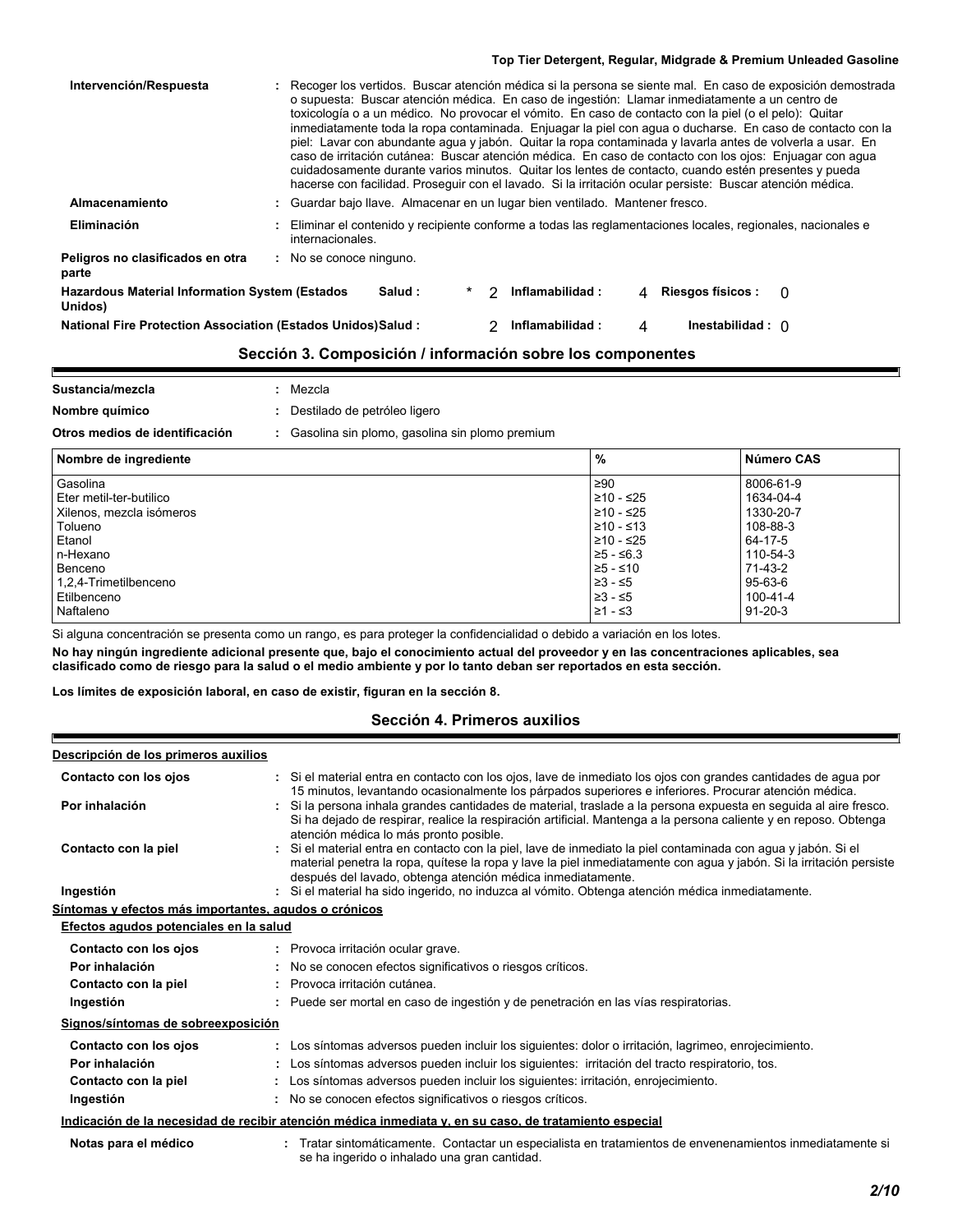|                                                                                | Top Tier Detergent, Regular, Midgrade & Premium Unleaded Gasoline                                                                                                                                                                                                                                                                                                                                                                                                                                                                                                                                                                                                                                                                                                                                                                                                                                                          |
|--------------------------------------------------------------------------------|----------------------------------------------------------------------------------------------------------------------------------------------------------------------------------------------------------------------------------------------------------------------------------------------------------------------------------------------------------------------------------------------------------------------------------------------------------------------------------------------------------------------------------------------------------------------------------------------------------------------------------------------------------------------------------------------------------------------------------------------------------------------------------------------------------------------------------------------------------------------------------------------------------------------------|
| <b>Tratamientos específicos</b>                                                | : No hay un tratamiento específico.                                                                                                                                                                                                                                                                                                                                                                                                                                                                                                                                                                                                                                                                                                                                                                                                                                                                                        |
| Protección del personal de<br>primeros auxilios                                | No se tomará ninguna medida que implique algún riesgo personal o que no contemple el entrenamiento<br>adecuado. Si se sospecha que los vapores continúan presentes, la persona encargada del rescate deberá<br>usar una máscara adecuada o un aparato de respiración autónoma. Puede ser peligroso para la persona que<br>proporcione ayuda dar respiración boca a boca. Lave bien la ropa contaminada con agua antes de quitársela,<br>o use guantes.                                                                                                                                                                                                                                                                                                                                                                                                                                                                     |
| Vea la sección 11 para la Información Toxicológica                             |                                                                                                                                                                                                                                                                                                                                                                                                                                                                                                                                                                                                                                                                                                                                                                                                                                                                                                                            |
|                                                                                | Sección 5. Medidas contra incendios                                                                                                                                                                                                                                                                                                                                                                                                                                                                                                                                                                                                                                                                                                                                                                                                                                                                                        |
| Medios de extinción                                                            |                                                                                                                                                                                                                                                                                                                                                                                                                                                                                                                                                                                                                                                                                                                                                                                                                                                                                                                            |
| Medios de extinción apropiados                                                 | Rocíe agua, espuma resistente al alcohol, químicos secos o dióxido de carbono. Planee una<br>estrategia de protección y respuesta contra incendios a través de consultas con las autoridades de<br>protección contra incendios locales o con especialistas apropiados.                                                                                                                                                                                                                                                                                                                                                                                                                                                                                                                                                                                                                                                     |
| Medios no apropiados de extinción                                              | LIQUIDO EXTREMADAMENTE INFLAMABLE. Este material puede encenderse por calor, chispas,<br>flamas u otras fuentes de ignición. Puede crear un riesgo de explosión en el interior, en espacios<br>reducicos, al aire libre o en las alcantarillas. La electricidad estática puede ser una fuente de<br>ignición en temperaturas arriba de los 105°F.                                                                                                                                                                                                                                                                                                                                                                                                                                                                                                                                                                          |
| Peligros específicos de la sustancia química<br>peligrosa o mezcla             | Líquido y vapores extremadamente inflamables. Los residuos líquidos que se filtran en el<br>alcantarillado pueden causar un riesgo de incendio o de explosión. En caso de incendio o<br>calentamiento, ocurrirá un aumento de presión y el recipiente estallará, con el riesgo de que ocurra<br>una explosión. El vapor o gas es más pesado que el aire y se extenderá por el suelo. Los vapores<br>pueden acumularse en areas bajas o cerradas o desplazarse una distancia considerable hacia la<br>fuente de encendido y producir un retroceso de llama. Este material es tóxico para la vida acuática<br>con efectos de larga duración. Se debe impedir que el agua de extinción de incendios contaminada<br>con este material entre en vías de agua, drenajes o alcantarillados.                                                                                                                                       |
| Productos de descomposición térmica<br>peligrosos                              | Los productos de descomposición pueden incluir los siguientes materiales:<br>dióxido de carbono<br>monóxido de carbono                                                                                                                                                                                                                                                                                                                                                                                                                                                                                                                                                                                                                                                                                                                                                                                                     |
| Medidas especiales que deberán seguir los<br>grupos de combate contra incendio | Planee una estrategia de protección contra incendios y respuesta a través de consultas con<br>autoridades de protección contra incendios locales o con especialistas apropiados. Aísle los<br>materiales que no estén afectados por el incendio y proteja al personal. Mueva los contenedores<br>del área incendiada, si esto se puede hacer sin riesgo; de lo contrario, enfríe cuidadosamente<br>rociando agua. Para grandes incendios, el uso de soportes de mangueras sin tripulación o<br>boquillas controladas a distancia pueden ser una ventaja para minimizar la exposición del<br>personal. Los grandes incendios requieren que las personas se retiren y permitir que el tanque se<br>queme. Los tanques de almacenamiento grandes requieren de personal debidamente capacitado<br>y equipo especial para apagar el incendio, y a menudo hay la necesidad de aplicar<br>apropiadamente espuma contra incendios. |
| Equipo de protección especial para los<br>bomberos                             | Si fuese necesario, utilice equipos de respiración autónomos para combatir los incendios. Además,<br>utilice otro equipo de protección adecuado según lo requieran las condiciones (ver Sección 8).                                                                                                                                                                                                                                                                                                                                                                                                                                                                                                                                                                                                                                                                                                                        |

### **Sección 6. Medidas que deben tomarse en caso de derrame o fuga accidental**

### **Precauciones personales, equipo de protección y procedimiento de emergencia**

F

E

| Para personal de no emergencia                                         | : No deje que entre el personal innecesario y sin protección. Evite respirar vapor o neblina. Proporcione<br>ventilación adecuada. Llevar un aparato de respiración apropiado cuando el sistema de ventilación sea<br>inadecuado. Llevar puestos equipos de protección personal adecuados.                                                                 |
|------------------------------------------------------------------------|------------------------------------------------------------------------------------------------------------------------------------------------------------------------------------------------------------------------------------------------------------------------------------------------------------------------------------------------------------|
| Métodos y materiales para la contención y limpieza de derrames o fugas |                                                                                                                                                                                                                                                                                                                                                            |
| <b>Derrame</b>                                                         | : Contenga el incendio con diques o absorbentes para evitar el flujo a los alcantarillados/arroyos. Limpie los<br>derrames pequeños con un absorbente químico seco; los derrames grandes pueden requerir el uso de una<br>bomba o aspiradora antes de aplicar el absorbente. Puede requerir la excavación de suelo con un nivel de<br>contaminación grave. |

### **Sección 7. Manejo y almacenamiento**

### Precauciones que se deben tomar para garantizar un manejo seguro

| Medidas de protección<br>Orientaciones sobre higiene<br>ocupacional general     | : Use el equipo de protección personal adecuado (vea la Sección 8). Evitar el contacto con los ojos, la piel o la<br>ropa. No respire los vapores o nieblas. No ingerir. Use sólo con ventilación adecuada. Llevar un aparato de<br>respiración apropiado cuando el sistema de ventilación sea inadecuado.<br>Está prohibido comer, beber o fumar en los lugares donde se manipula, almacena o trata este producto. Las<br>personas que trabajan con este producto deberán lavarse las manos y la cara antes de comer, beber o fumar.                                                                                                                                                                                                                                                                                                                             |
|---------------------------------------------------------------------------------|-------------------------------------------------------------------------------------------------------------------------------------------------------------------------------------------------------------------------------------------------------------------------------------------------------------------------------------------------------------------------------------------------------------------------------------------------------------------------------------------------------------------------------------------------------------------------------------------------------------------------------------------------------------------------------------------------------------------------------------------------------------------------------------------------------------------------------------------------------------------|
| Condiciones de almacenamiento<br>seguro, incluida cualquier<br>incompatibilidad | : Conservar de acuerdo con las normas locales. Almacenar en un área separada y homologada. Almacenar en<br>el recipiente original protegido de la luz directa del sol en un área seca, fresca y bien ventilada, separado de<br>materiales incompatibles (ver sección 10) y comida y bebida. Guardar bajo llave. Eliminar todas las fuentes<br>de ignición. Mantener separado de materiales oxidantes. Mantener el envase bien cerrado y sellado hasta el<br>momento de usarlo. Los envases que han sido abiertos deben cerrarse cuidadosamente y mantenerse en<br>posición vertical para evitar derrames. No almacenar en envases sin etiquetar. Utilícese un envase de<br>seguridad adecuado para evitar la contaminación del medio ambiente. Consulte la Sección 10 para obtener<br>información acerca de los materiales no compatibles previo al manejo o uso. |

٠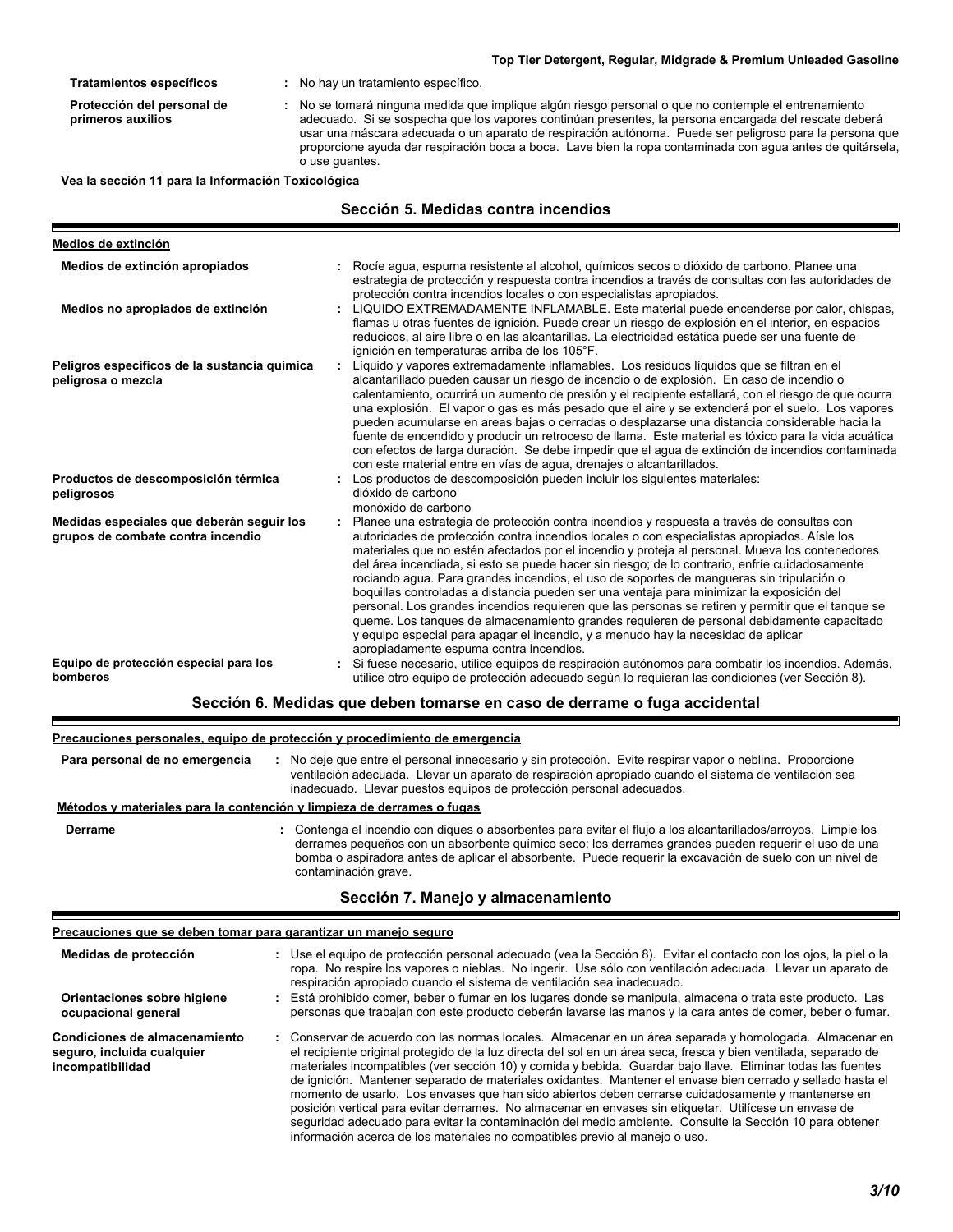### **Sección 8. Controles de exposición / protección personal**

### **Parámetros de control**

E

**Límites de exposición laboral**

| Nombre de ingrediente    | Límites de exposición                                                                      |
|--------------------------|--------------------------------------------------------------------------------------------|
| Eter metil-ter-butilico  | ACGIH TLV (Estados Unidos, 3/2017).                                                        |
| Xilenos, mezcla isómeros | TWA: 50 ppm 8 horas.<br>ACGIH TLV (Estados Unidos, 3/2017).<br>TWA: 100 ppm 8 horas.       |
|                          | TWA: 434 mg/m <sup>3</sup> 8 horas.<br>STEL: 150 ppm 15 minutos.                           |
|                          | STEL: 651 mg/m <sup>3</sup> 15 minutos.                                                    |
|                          | OSHA PEL (Estados Unidos, 6/2016).<br>TWA: 100 ppm 8 horas.                                |
|                          | TWA: $435 \text{ mg/m}^3$ 8 horas.                                                         |
| Tolueno                  | OSHA PEL Z2 (Estados Unidos, 2/2013).<br>TWA: 200 ppm 8 horas.                             |
|                          | CEIL: 300 ppm                                                                              |
|                          | AMP: 500 ppm 10 minutos.<br>NIOSH REL (Estados Unidos, 10/2016).                           |
|                          | TWA: 100 ppm 10 horas.                                                                     |
|                          | TWA: $375 \text{ mg/m}^3$ 10 horas.<br>STEL: 150 ppm 15 minutos.                           |
|                          | STEL: 560 mg/m <sup>3</sup> 15 minutos.                                                    |
|                          | ACGIH TLV (Estados Unidos, 3/2017).<br>TWA: 20 ppm 8 horas.                                |
| Etanol                   | ACGIH TLV (Estados Unidos, 3/2017).                                                        |
|                          | STEL: 1000 ppm 15 minutos.                                                                 |
|                          | NIOSH REL (Estados Unidos, 10/2016).<br>TWA: 1000 ppm 10 horas.                            |
|                          | TWA: 1900 mg/m <sup>3</sup> 10 horas.                                                      |
|                          | OSHA PEL (Estados Unidos, 6/2016).<br>TWA: 1000 ppm 8 horas.                               |
|                          | TWA: 1900 mg/m <sup>3</sup> 8 horas.                                                       |
| n-Hexano                 | ACGIH TLV (Estados Unidos, 3/2017). Absorbido a través de la piel.<br>TWA: 50 ppm 8 horas. |
|                          | NIOSH REL (Estados Unidos, 10/2016).                                                       |
|                          | TWA: 50 ppm 10 horas.<br>TWA: 180 mg/m <sup>3</sup> 10 horas.                              |
|                          | OSHA PEL (Estados Unidos, 6/2016).                                                         |
|                          | TWA: 500 ppm 8 horas.<br>TWA: 1800 mg/m <sup>3</sup> 8 horas.                              |
| Benceno                  | ACGIH TLV (Estados Unidos, 3/2017). Absorbido a través de la piel.                         |
|                          | TWA: 0.5 ppm 8 horas.                                                                      |
|                          | TWA: 1.6 mg/m <sup>3</sup> 8 horas.<br>STEL: 2.5 ppm 15 minutos.                           |
|                          | STEL: 8 mg/m <sup>3</sup> 15 minutos.                                                      |
|                          | OSHA PEL Z2 (Estados Unidos, 2/2013).<br>TWA: 10 ppm 8 horas.                              |
|                          | CEIL: 25 ppm                                                                               |
|                          | AMP: 50 ppm 10 minutos.<br>NIOSH REL (Estados Unidos, 10/2016).                            |
|                          | TWA: 0.1 ppm 10 horas.                                                                     |
|                          | STEL: 1 ppm 15 minutos.<br>OSHA PEL (Estados Unidos, 6/2016).                              |
|                          | TWA: 1 ppm 8 horas.                                                                        |
| 1,2,4-Trimetilbenceno    | STEL: 5 ppm 15 minutos.<br>ACGIH TLV (Estados Unidos, 3/2017).                             |
|                          | TWA: 25 ppm 8 horas.                                                                       |
|                          | TWA: $123$ mg/m <sup>3</sup> 8 horas.<br>NIOSH REL (Estados Unidos, 10/2016).              |
|                          | TWA: 25 ppm 10 horas.                                                                      |
| Etilbenceno              | TWA: 125 mg/m <sup>3</sup> 10 horas.<br><b>ACGIH TLV (Estados Unidos, 3/2017).</b>         |
|                          | TWA: 20 ppm 8 horas.                                                                       |
|                          | NIOSH REL (Estados Unidos, 10/2016).                                                       |
|                          | TWA: 100 ppm 10 horas.<br>TWA: 435 mg/m <sup>3</sup> 10 horas.                             |
|                          | STEL: 125 ppm 15 minutos.                                                                  |
|                          | STEL: 545 mg/m <sup>3</sup> 15 minutos.<br>OSHA PEL (Estados Unidos, 6/2016).              |
|                          | TWA: 100 ppm 8 horas.                                                                      |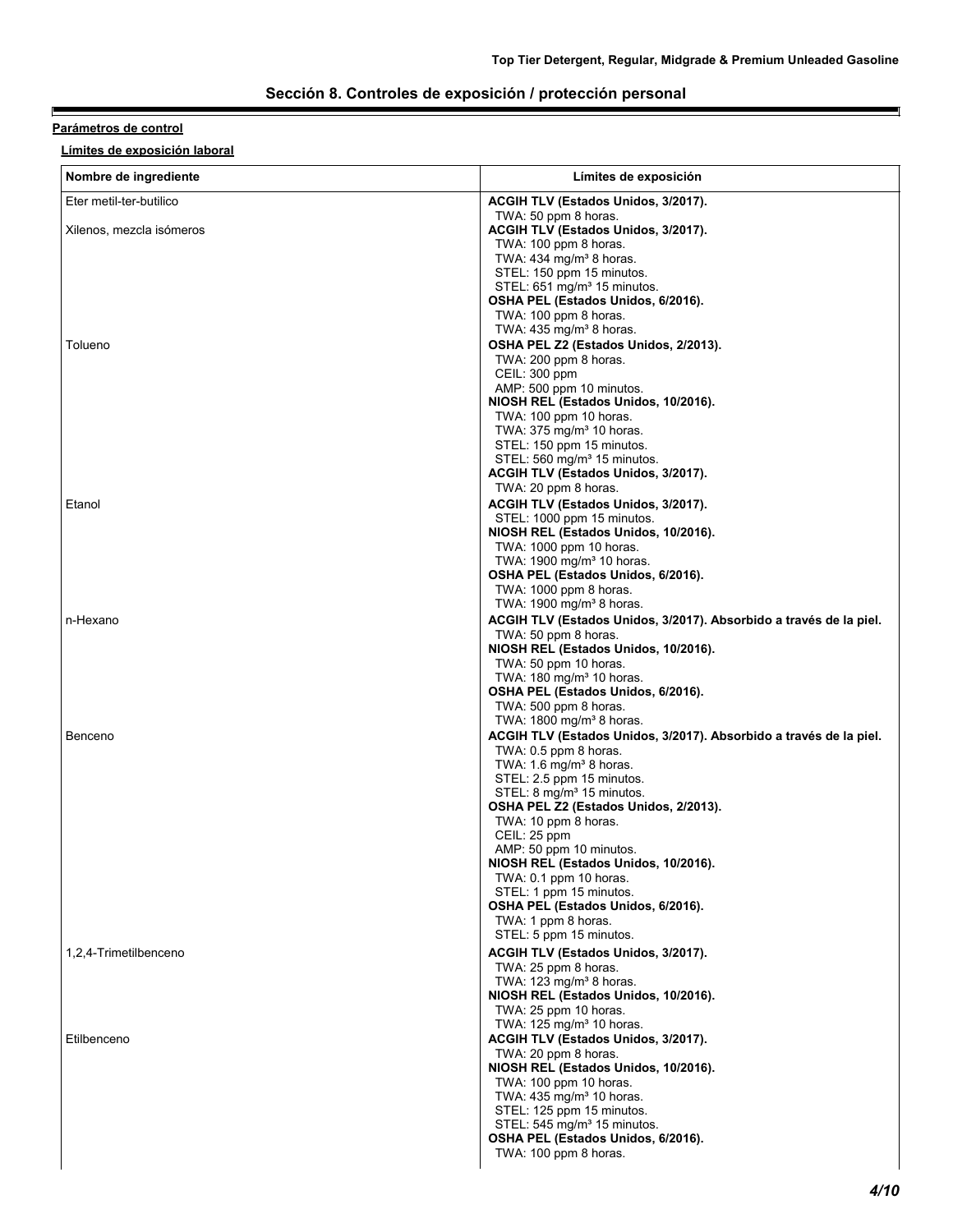|                                            | Top Tier Detergent, Regular, Midgrade & Premium Unleaded Gasoline                                                                                                                                                                                                                                                                                                                                                                                        |
|--------------------------------------------|----------------------------------------------------------------------------------------------------------------------------------------------------------------------------------------------------------------------------------------------------------------------------------------------------------------------------------------------------------------------------------------------------------------------------------------------------------|
| Naftaleno                                  | TWA: 435 mg/m <sup>3</sup> 8 horas.<br>ACGIH TLV (Estados Unidos, 3/2017). Absorbido a través de la piel.<br>TWA: 10 ppm 8 horas.<br>TWA: $52 \text{ mg/m}^3$ 8 horas.<br>NIOSH REL (Estados Unidos, 10/2016).<br>TWA: 10 ppm 10 horas.<br>TWA: 50 mg/m <sup>3</sup> 10 horas.<br>STEL: 15 ppm 15 minutos.<br>STEL: 75 mg/m <sup>3</sup> 15 minutos.<br>OSHA PEL (Estados Unidos, 6/2016).<br>TWA: 10 ppm 8 horas.<br>TWA: 50 mg/m <sup>3</sup> 8 horas. |
| Controles técnicos apropiados              | : Use sólo con ventilación adecuada.                                                                                                                                                                                                                                                                                                                                                                                                                     |
| Control de la exposición<br>medioambiental | Emisiones de los equipos de ventilación o de procesos de trabajo deben ser evaluados para verificar que<br>cumplen con los requisitos de la legislación de protección del medio ambiente.                                                                                                                                                                                                                                                                |
| Medidas de protección individual           |                                                                                                                                                                                                                                                                                                                                                                                                                                                          |
| Medidas higiénicas                         | Lave las manos, antebrazos y cara completamente después de manejar productos químicos, antes de comer,<br>fumar y usar el lavabo y al final del período de trabajo. Verifique que las estaciones de lavado de ojos y<br>duchas de seguridad se encuentren cerca de las estaciones de trabajo.                                                                                                                                                            |
| Protección de los ojos y la cara           | Recomendado: Gafas protectoras y protector facial, donde existe el riesgo de salpicaduras.                                                                                                                                                                                                                                                                                                                                                               |
| Protección de la piel                      |                                                                                                                                                                                                                                                                                                                                                                                                                                                          |
| Protección de las manos                    | : 4 a 8 horas (tiempo de saturación): Guantes de nitrilo.                                                                                                                                                                                                                                                                                                                                                                                                |
| Protección del cuerpo                      | : Recomendado: Overol de manga larga.                                                                                                                                                                                                                                                                                                                                                                                                                    |
| Otro tipo de protección para la<br>piel    | : Recomendado: Botas impermeables.                                                                                                                                                                                                                                                                                                                                                                                                                       |
| Protección de las vías<br>respiratorias    | Si la ventilación no es suficiente, utilice una careta de respiración certificada por NIOSH con un cartucho de<br>vapor orgánico y filtro de partículas P95.                                                                                                                                                                                                                                                                                             |
|                                            |                                                                                                                                                                                                                                                                                                                                                                                                                                                          |

### **Sección 9. Propiedades físicas y químicas**

| <b>Apariencia</b>                       | Densidad relativa<br>: 0.74                                                                  |                                                                        |
|-----------------------------------------|----------------------------------------------------------------------------------------------|------------------------------------------------------------------------|
| <b>Estado físico</b>                    | Velocidad de<br>: No disponible.<br>: Líquido.<br>evaporación                                |                                                                        |
| Color                                   | Solubilidad<br>: No disponible.<br>: De transparente a color paja, a color rojizo.           |                                                                        |
| Olor                                    | : Hidrocarburo fuerte.<br>Solubilidad en agua<br>Insignificante.                             |                                                                        |
| Umbral del olor                         | $\cdot$ No disponible.<br>Coeficiente de partición: :                                        | No disponible.                                                         |
| рH                                      | n-octanol/agua<br>: No disponible.                                                           |                                                                        |
| Punto de fusión                         | Temperatura de<br>: <-38°C (<-36.4°F)<br>ignición espontánea                                 | : $456^{\circ}$ C (852.8 $^{\circ}$ F)                                 |
| Punto de ebullición                     | Temperatura de<br>: No disponible.<br>: $21^{\circ}$ C (69.8 $^{\circ}$ F)<br>descomposición |                                                                        |
| Punto de inflamación                    | <b>TDAA</b><br>: No disponible.<br>Vaso cerrado: -38°C (-36.4°F) [Pensky-<br>Martens.        |                                                                        |
| Inflamabilidad                          | <b>Viscosidad</b><br>: No disponible.<br>: No disponible.                                    |                                                                        |
| Límites máximo y<br>mínimo de explosión | Presión de vapor<br>$:$ Punto mínimo: 1.4%<br>Punto maximo: 7.6%                             | $: 34.5$ a 103.4 kPa (258.57 a 775.72 mm Hg)<br>[temperatura ambiente] |
| (inflamabilidad)                        | Densidad de vapor<br>5 [Aire= 1]                                                             |                                                                        |

## **Sección 10. Estabilidad y reactividad**

| Reactividad                               | : No existen resultados específicos de ensayos respecto a la reactividad de este producto o sus ingredientes.                                                                                                                                                  |
|-------------------------------------------|----------------------------------------------------------------------------------------------------------------------------------------------------------------------------------------------------------------------------------------------------------------|
| Estabilidad química                       | : El producto es estable.                                                                                                                                                                                                                                      |
| Posibilidad de reacciones<br>peligrosas   | : En condiciones normales de almacenamiento y uso, no ocurre reacción peligrosa.                                                                                                                                                                               |
| Condiciones que deberán evitarse          | Evitar todas las fuentes posibles de ignición (chispa o llama). No someta a presión, corte, suelde, suelde con<br>latón, taladre, esmerile o exponga los envases al calor o fuentes térmicas. No permita que el vapor se<br>acumule en áreas bajas o cerradas. |
| <b>Materiales incompatibles</b>           | : Reactivo o incompatible con los siguientes materiales: materiales oxidantes, ácidos y los álcalis.                                                                                                                                                           |
| Productos de descomposición<br>peligrosos | : Bajo condiciones normales de almacenamiento y uso, no se deben producir productos de descomposición<br>peligrosos.                                                                                                                                           |
|                                           |                                                                                                                                                                                                                                                                |

q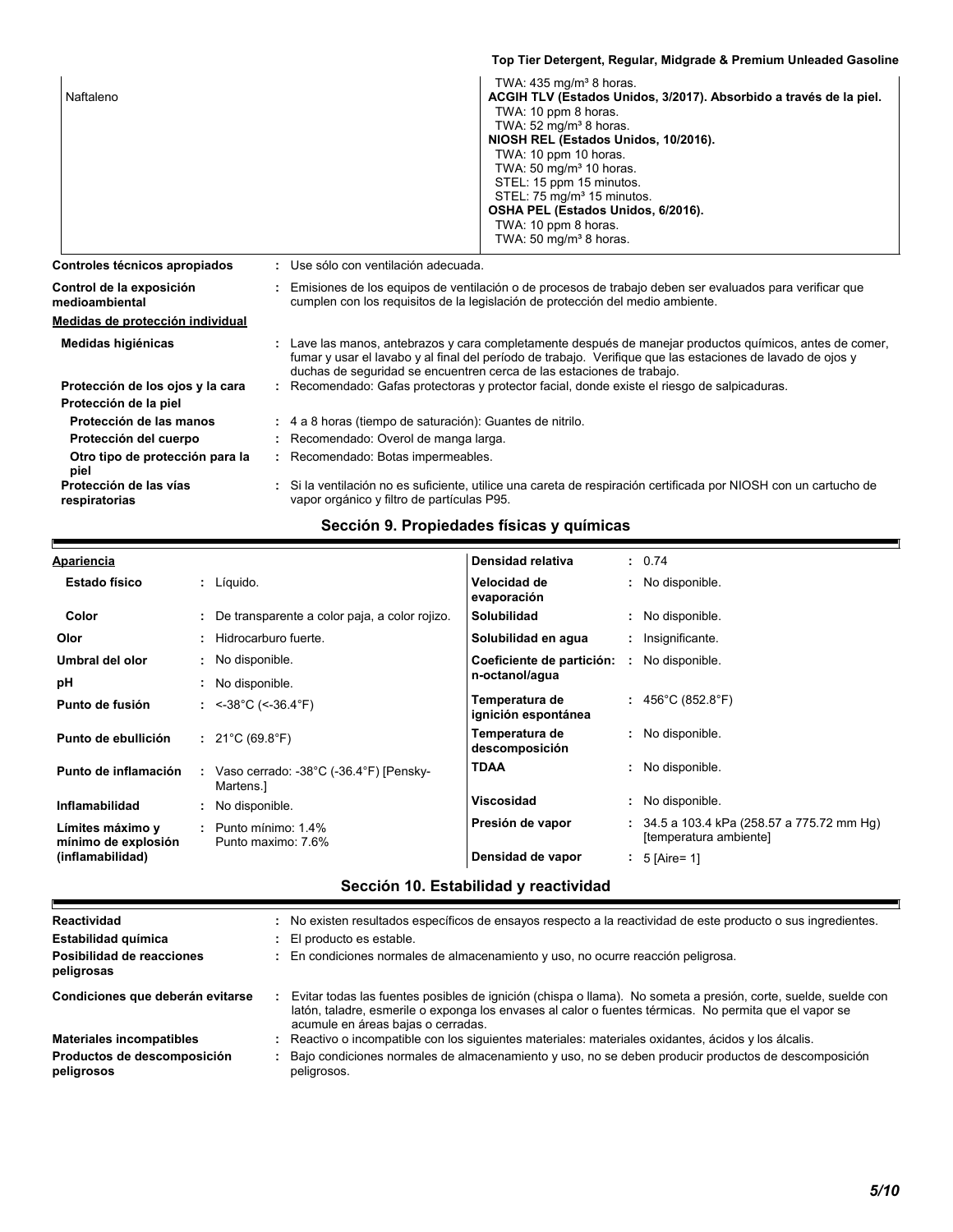### **Sección 11. Información toxicológica**

### **Información sobre efectos toxicológicos**

### **Toxicidad aguda**

E

| Nombre de producto o ingrediente | <b>Resultado</b>          | <b>Especies</b> | <b>Dosis</b>             | Exposición |
|----------------------------------|---------------------------|-----------------|--------------------------|------------|
| Eter metil-ter-butilico          | CL50 Por inhalación Gas.  | Rata            | 23576 ppm                | 4 horas    |
|                                  | CL50 Por inhalación Vapor | Rata            | 41000 mg/m <sup>3</sup>  | 4 horas    |
|                                  | DL50 Oral                 | Rata            | 4 g/kg                   |            |
| Xilenos, mezcla isómeros         | CL50 Por inhalación Gas.  | Rata            | 5000 ppm                 | 4 horas    |
|                                  | DL50 Oral                 | Rata            | 4300 mg/kg               |            |
| Tolueno                          | CL50 Por inhalación Vapor | Rata            | 49 $q/m3$                | 4 horas    |
| Etanol                           | CL50 Por inhalación Vapor | Rata            | 124700 mg/m <sup>3</sup> | 4 horas    |
|                                  | DL50 Oral                 | Rata            | 7 g/kg                   |            |
| n-Hexano                         | CL50 Por inhalación Gas.  | Rata            | 48000 ppm                | 4 horas    |
|                                  | DL50 Oral                 | Rata            | 15840 mg/kg              |            |
| Benceno                          | DL50 Oral                 | Rata            | 930 mg/kg                |            |
| 1,2,4-Trimetilbenceno            | CL50 Por inhalación Vapor | Rata            | 18000 mg/m <sup>3</sup>  | 4 horas    |
|                                  | DL50 Oral                 | Rata            | $5$ g/kg                 |            |
| Etilbenceno                      | DL50 Cutánea              | Conejo          | >5000 mg/kg              |            |
|                                  | DL50 Oral                 | Rata            | 3500 mg/kg               |            |
| Naftaleno                        | DL50 Cutánea              | Conejo          | $>20$ g/kg               |            |
|                                  | DL50 Oral                 | Rata            | 490 mg/kg                |            |

### **Irritación/Corrosión**

| Nombre de producto o ingrediente | <b>Resultado</b>          | <b>Especies</b> | <b>Puntuación</b> | Exposición       | Observación |  |
|----------------------------------|---------------------------|-----------------|-------------------|------------------|-------------|--|
| Xilenos, mezcla isómeros         | Ojos - Irritante leve     | Conejo          |                   | 87 mg            |             |  |
|                                  | Ojos - Irritante fuerte   | Conejo          |                   | 24 horas 5 mg    |             |  |
|                                  | Piel - Irritante leve     | Rata            |                   | 8 horas 60 µl    |             |  |
|                                  | Piel - Irritante moderado | Conejo          |                   | 24 horas 500 mg  |             |  |
|                                  | Piel - Irritante moderado | Conejo          |                   | 100%             |             |  |
| Tolueno                          | Ojos - Irritante leve     | Conejo          |                   | 0.5 minutos 100  |             |  |
|                                  |                           |                 |                   | mg               |             |  |
|                                  | Ojos - Irritante leve     | Conejo          |                   | 870 µg           |             |  |
|                                  | Ojos - Irritante fuerte   | Conejo          |                   | 24 horas 2 mg    |             |  |
|                                  | Piel - Irritante leve     | Cerdo           |                   | 24 horas 250 µl  |             |  |
|                                  | Piel - Irritante leve     | Conejo          |                   | 435 mg           |             |  |
|                                  | Piel - Irritante moderado | Conejo          |                   | 24 horas 20 mg   |             |  |
|                                  | Piel - Irritante moderado | Conejo          |                   | 500 mg           |             |  |
| Etanol                           | Ojos - Irritante leve     | Conejo          |                   | 24 horas 500 mg  |             |  |
|                                  | Ojos - Irritante moderado | Conejo          |                   | 0.066666667      |             |  |
|                                  |                           |                 |                   | minutos 100 mg   |             |  |
|                                  | Ojos - Irritante moderado | Conejo          |                   | $100 \mu$        |             |  |
|                                  | Ojos - Irritante fuerte   | Conejo          |                   | 500 mg           |             |  |
|                                  | Piel - Irritante leve     | Conejo          |                   | 400 mg           |             |  |
| n-Hexano                         | Oios - Irritante leve     | Conejo          |                   | 10 <sub>mg</sub> |             |  |
| <b>Benceno</b>                   | Ojos - Irritante moderado | Conejo          |                   | 88 mg            |             |  |
|                                  | Oios - Irritante fuerte   | Conejo          |                   | 24 horas 2 mg    |             |  |
|                                  | Piel - Irritante leve     | Rata            |                   | 8 horas 60 µl    |             |  |
|                                  | Piel - Irritante leve     | Conejo          |                   | 24 horas 15 mg   |             |  |
|                                  | Piel - Irritante moderado | Conejo          |                   | 24 horas 20 mg   |             |  |
| Etilbenceno                      | Ojos - Irritante fuerte   | Conejo          |                   | 500 ma           |             |  |
|                                  | Piel - Irritante leve     | Conejo          |                   | 24 horas 15 mg   |             |  |
| Naftaleno                        | Piel - Irritante leve     | Conejo          |                   | 495 mg           |             |  |

### **Sensibilización**

**Piel Piel :** No existen datos disponibles.

# **Respiratoria :** No existen datos disponibles. No existen datos disponibles.

**Mutagenicidad**

No existen datos disponibles.

### **Carcinogenicidad**

**Grado de riesgo**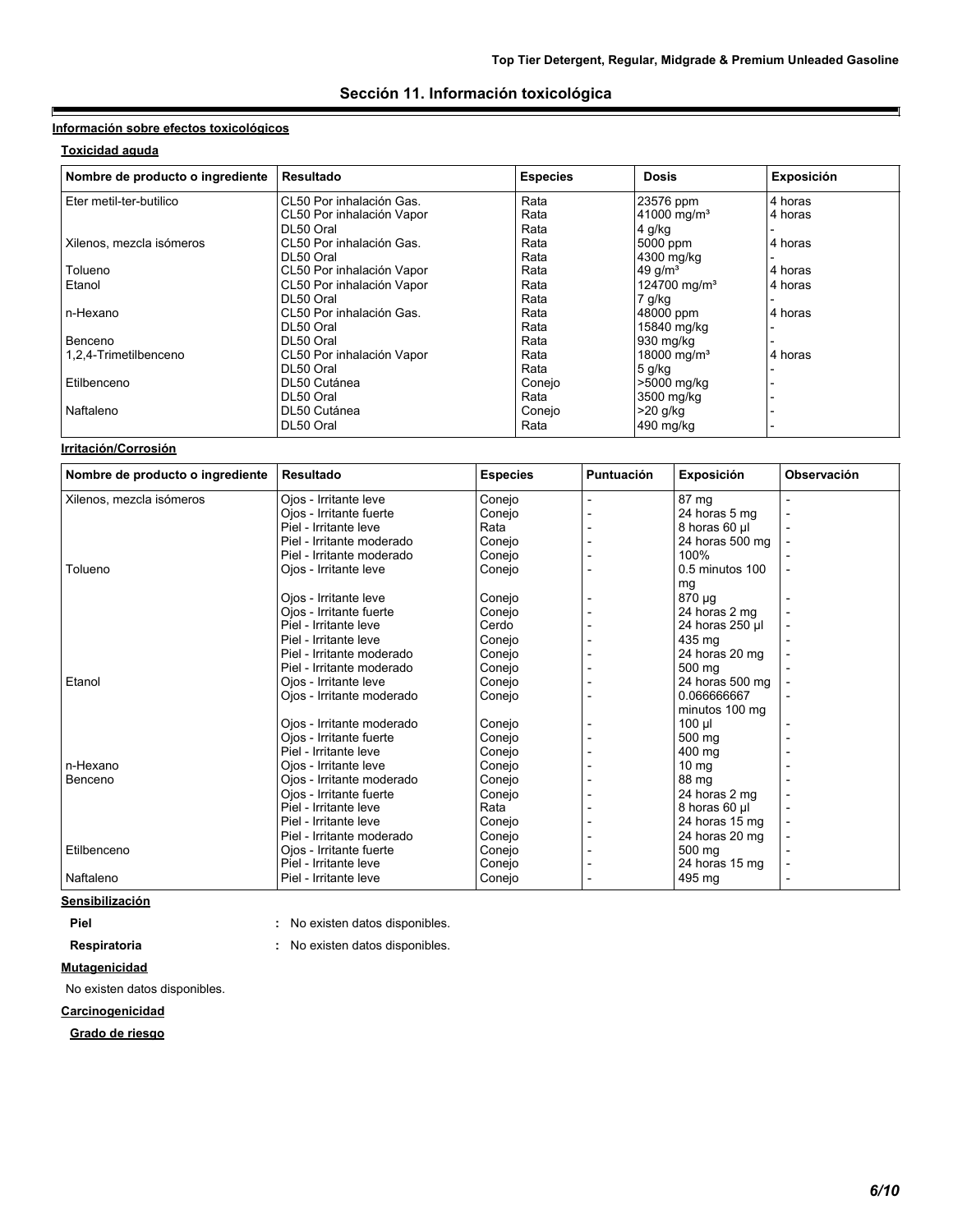| Nombre de producto o ingrediente   OSHA | <b>IARC</b> | <b>NTP</b>                                                |
|-----------------------------------------|-------------|-----------------------------------------------------------|
| Gasolina                                | 2B          |                                                           |
| Eter metil-ter-butilico                 |             |                                                           |
| Xilenos, mezcla isómeros                |             |                                                           |
| Tolueno                                 | З           |                                                           |
| Benceno                                 |             | Conocido como carcinógeno humano.                         |
| Etilbenceno                             | 2B          |                                                           |
| Naftaleno                               | 2B          | Se anticipa razonablemente que sea un carcinógeno humano. |

#### **Toxicidad reproductiva**

No existen datos disponibles.

#### **Teratogenicidad**

No existen datos disponibles.

### **Toxicidad específica de órganos blanco (exposición única)**

| <b>Nombre</b>                                 | Categoría                                 | Ruta de exposición                              | <b>Organos vitales</b>                                                          |
|-----------------------------------------------|-------------------------------------------|-------------------------------------------------|---------------------------------------------------------------------------------|
| Tolueno<br>In-Hexano<br>1.2.4-Trimetilbenceno | Categoría 3<br>Categoría 3<br>Categoría 3 | No aplicable.<br>No aplicable.<br>No aplicable. | Efecto narcótico<br>Efecto narcótico<br>Irritación de las vías<br>respiratorias |

### **Toxicidad específica de órganos blanco (exposiciones repetidas)**

| <b>Nombre</b>                      | Categoría                                 | Ruta de exposición                                   | <b>Organos vitales</b>                                                       |
|------------------------------------|-------------------------------------------|------------------------------------------------------|------------------------------------------------------------------------------|
| Tolueno                            | Categoría 2                               | l No determinado                                     | vesícula, órganos<br>auditivos, riñones,<br>hígado y sistema<br>respiratorio |
| n-Hexano<br>Benceno<br>Etilbenceno | Categoría 2<br>Categoría 1<br>Categoría 2 | l No determinado<br>No determinado<br>No determinado | No determinado<br>No determinado<br>órganos auditivos                        |

#### **Peligro de aspiración**

| <b>Nombre</b>                | Resultado                                   |
|------------------------------|---------------------------------------------|
| Destilado de petróleo ligero | PELIGRO POR ASPIRACIÓN - Categoría 1        |
| Gasolina                     | PELIGRO POR ASPIRACIÓN - Categoría 1        |
| Tolueno                      | <b>PELIGRO POR ASPIRACIÓN - Categoría 1</b> |
| n-Hexano                     | PELIGRO POR ASPIRACIÓN - Categoría 1        |
| Benceno                      | PELIGRO POR ASPIRACIÓN - Categoría 1        |
| Etilbenceno                  | <b>PELIGRO POR ASPIRACIÓN - Categoría 1</b> |

**Información sobre las posibles vías de ingreso :** Contacto cutáneo. Contacto con los ojos. Inhalación. Ingestión.

### **Sección 12. Información ecotoxicológica**

### **Toxicidad**

Е

| Nombre de producto o ingrediente | Resultado                               | <b>Especies</b>                                              | <b>Exposición</b> |
|----------------------------------|-----------------------------------------|--------------------------------------------------------------|-------------------|
| Eter metil-ter-butilico          | Agudo CL50 672000 µg/l Agua fresca      | Pez - Pimephales promelas                                    | 96 horas          |
| Tolueno                          | Agudo EC50 11600 µg/l Agua fresca       | Crustáceos - Gammarus pseudolimnaeus -<br>Adulto             | 48 horas          |
|                                  | Agudo EC50 6000 µg/l Agua fresca        | Dafnia - Daphnia magna - Juvenil (Nuevo,<br>Cría, Destetado) | 48 horas          |
|                                  | Crónico NOEC 2 mg/L Agua fresca         | Dafnia - Daphnia magna                                       | 21 días           |
| Etanol                           | Agudo EC50 1074 mg/L Agua fresca        | Crustáceos - Cypris subglobosa                               | 48 horas          |
|                                  | Agudo CL50 5680 mg/L Agua fresca        | Dafnia - Daphnia magna - Neonato                             | 48 horas          |
|                                  | Agudo CL50 11000000 µg/l Agua de mar    | Pez - Alburnus alburnus                                      | 96 horas          |
|                                  | Crónico NOEC 4.995 mg/L Agua de mar     | Algas - Ulva pertusa                                         | 96 horas          |
|                                  | Crónico NOEC 100 ul/L Agua fresca       | Dafnia - Daphnia magna - Neonato                             | 21 días           |
|                                  | Crónico NOEC 0.375 ul/L Agua fresca     | Pez - Gambusia holbrooki - Larva                             | 12 semanas        |
| n-Hexano                         | Agudo CL50 2500 µg/l Agua fresca        | Pez - Pimephales promelas                                    | 96 horas          |
| Benceno                          | Agudo EC50 1600000 µg/l Agua fresca     | Algas - Selenastrum sp.                                      | 96 horas          |
|                                  | Agudo CL50 21 mg/L Agua de mar          | Crustáceos - Artemia salina                                  | 48 horas          |
|                                  | Crónico NOEC 98 mg/L Agua fresca        | Dafnia - Daphnia magna                                       | 21 días           |
|                                  | Crónico NOEC 1.5 a 5.4 ul/L Agua de mar | Pez - Morone saxatilis - Juvenil (Nuevo,<br>Cría, Destetado) | 4 semanas         |
| 1,2,4-Trimetilbenceno            | Agudo CL50 4910 µg/l Agua de mar        | Crustáceos - Elasmopus pectenicrus -<br>Adulto               | 48 horas          |
|                                  | Agudo CL50 7720 µg/l Agua fresca        | Pez - Pimephales promelas                                    | 96 horas          |
| Etilbenceno                      | Agudo EC50 13300 µg/l Agua fresca       | Crustáceos - Artemia sp. - Nauplio                           | 48 horas          |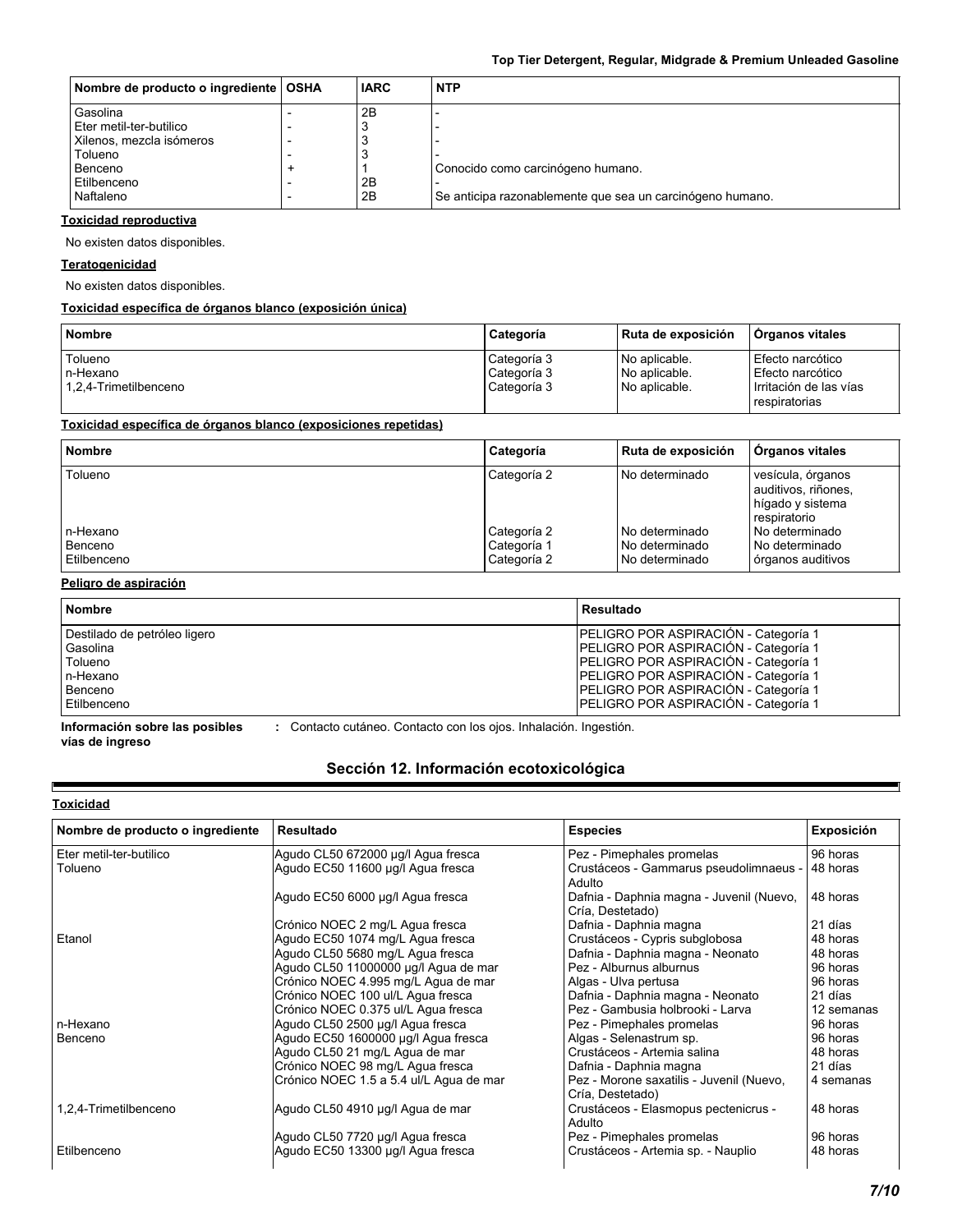|           | Agudo CL50 13900 µg/l Agua fresca | Dafnia - Daphnia magna - Neonato       | 48 horas  |
|-----------|-----------------------------------|----------------------------------------|-----------|
| Naftaleno | Agudo EC50 1600 ug/l Agua fresca  | Dafnia - Daphnia magna - Neonato       | 48 horas  |
|           | Agudo CL50 2350 µg/l Agua de mar  | Crustáceos - Palaemonetes pugio        | 48 horas  |
|           | Agudo CL50 213 µg/l Agua fresca   | Pez - Melanotaenia fluviatilis - Larva | 96 horas  |
|           | Crónico NOEC 0.5 mg/L Agua de mar | Crustáceos - Uca pugnax - Adulto       | 3 semanas |
|           | Crónico NOEC 1.5 mg/L Agua fresca | Pez - Oreochromis mossambicus          | 60 días   |
|           |                                   |                                        |           |

### **Persistencia y degradabilidad**

No existen datos disponibles.

#### **Potencial de bioacumulación**

| Nombre de producto o ingrediente | $\mathsf{LogP}_\mathsf{ow}$ | <b>FBC</b> | <b>Potencial</b> |
|----------------------------------|-----------------------------|------------|------------------|
| Gasolina                         |                             | 10a2500    | alta             |
| Eter metil-ter-butilico          | 1.04                        | 1.5        | bajo             |
| Xilenos, mezcla isómeros         | 3.12                        | 8.1 a 25.9 | bajo             |
| Tolueno                          | 2.73                        | 90         | bajo             |
| Etanol                           | $-0.35$                     |            | bajo             |
| n-Hexano                         | 4                           | 501.187    | alta             |
| Benceno                          | 2.13                        |            | bajo             |
| 1,2,4-Trimetilbenceno            | 3.63                        | 243        | bajo             |
| Etilbenceno                      | 3.6                         |            | bajo             |
| Naftaleno                        | 3.4                         | 36.5 a 168 | bajo             |
| Movilidad on al cualo            |                             |            |                  |

#### **Movilidad en el suelo**

**Coeficiente de partición tierra/agua :** No existen datos disponibles.<br>**(K**oc**)** 

**Otros efectos adversos : No se conocen efectos significativos o riesgos críticos.** 

### **Sección 13. Información relativa a la eliminación de los productos**

**Métodos de eliminación :**

Е

La eliminación de este producto, sus soluciones y cualquier derivado deben cumplir siempre con los requisitos de la legislación de protección del medio ambiente y eliminación de desechos y todos los requisitos de las autoridades locales.

#### **Sección 14. Información relativa al transporte**

| NÚMERO DE IDENTIFICACIÓN<br>UN1203<br><b>DEL DOT</b>                            |                                                                                    | Designación oficial de<br>transporte según ONU | GASOLINA. Contaminante marino (Gasolina, n-Hexano)<br>RQ (Benceno, Xilenos, mezcla isómeros)                                                                                             |               |
|---------------------------------------------------------------------------------|------------------------------------------------------------------------------------|------------------------------------------------|------------------------------------------------------------------------------------------------------------------------------------------------------------------------------------------|---------------|
| Clase(s) de peligro para el<br>transporte                                       | <b>GE</b>                                                                          |                                                | <b>GUÍA DE DOT DE RESPUESTA</b><br>ANTE EMERGENCIAS NÚM.                                                                                                                                 | 128           |
|                                                                                 |                                                                                    | Sección 15. Información Reglamentaria          |                                                                                                                                                                                          |               |
| Regulaciones Federales de EUA                                                   | TSCA 8(a) PAIR: Naftaleno<br>TSCA 8(a) CDR Exento/Exención parcial: No determinado |                                                | Inventario de Sustancias de los Estados Unidos (TSCA 8b): Todos los componentes están listados o son                                                                                     |               |
|                                                                                 | exentos.                                                                           |                                                | Acta de limpieza del agua (CWA) 307: Tolueno; Benceno; Etilbenceno; Naftaleno<br>Acta de limpieza del agua (CWA) 311: Xilenos, mezcla isómeros; Tolueno; Benceno; Etilbenceno; Naftaleno |               |
|                                                                                 |                                                                                    |                                                | Acta de limpieza del aire (CAA) 112 sustancias inflamables reguladas: Butano                                                                                                             |               |
| Ley del Aire Limpio Sección 602 sustancias Clase: No inscrito                   |                                                                                    | químicos)                                      | DEA Lista I de Productos Químicos (precursores                                                                                                                                           | : No inscrito |
| Ley del Aire Limpio Sección 602 sustancias Clase : No inscrito                  |                                                                                    | <b>Químicos Esenciales)</b>                    | DEA Lista II de Productos Químicos (Productos                                                                                                                                            | : Listado     |
| Ley del Aire Limpio Sección 112 (b) contaminantes peligrosos<br>del aire (HAPs) |                                                                                    | : Listado                                      |                                                                                                                                                                                          |               |
| <b>SARA 302/304</b>                                                             |                                                                                    |                                                |                                                                                                                                                                                          |               |
| Composición / información sobre los componentes                                 |                                                                                    |                                                |                                                                                                                                                                                          |               |
| No se encontraron productos.                                                    |                                                                                    |                                                |                                                                                                                                                                                          |               |
| <b>SARA 304 RQ</b>                                                              | No aplicable.                                                                      |                                                |                                                                                                                                                                                          |               |
| <u>SARA 311/312</u>                                                             |                                                                                    |                                                |                                                                                                                                                                                          |               |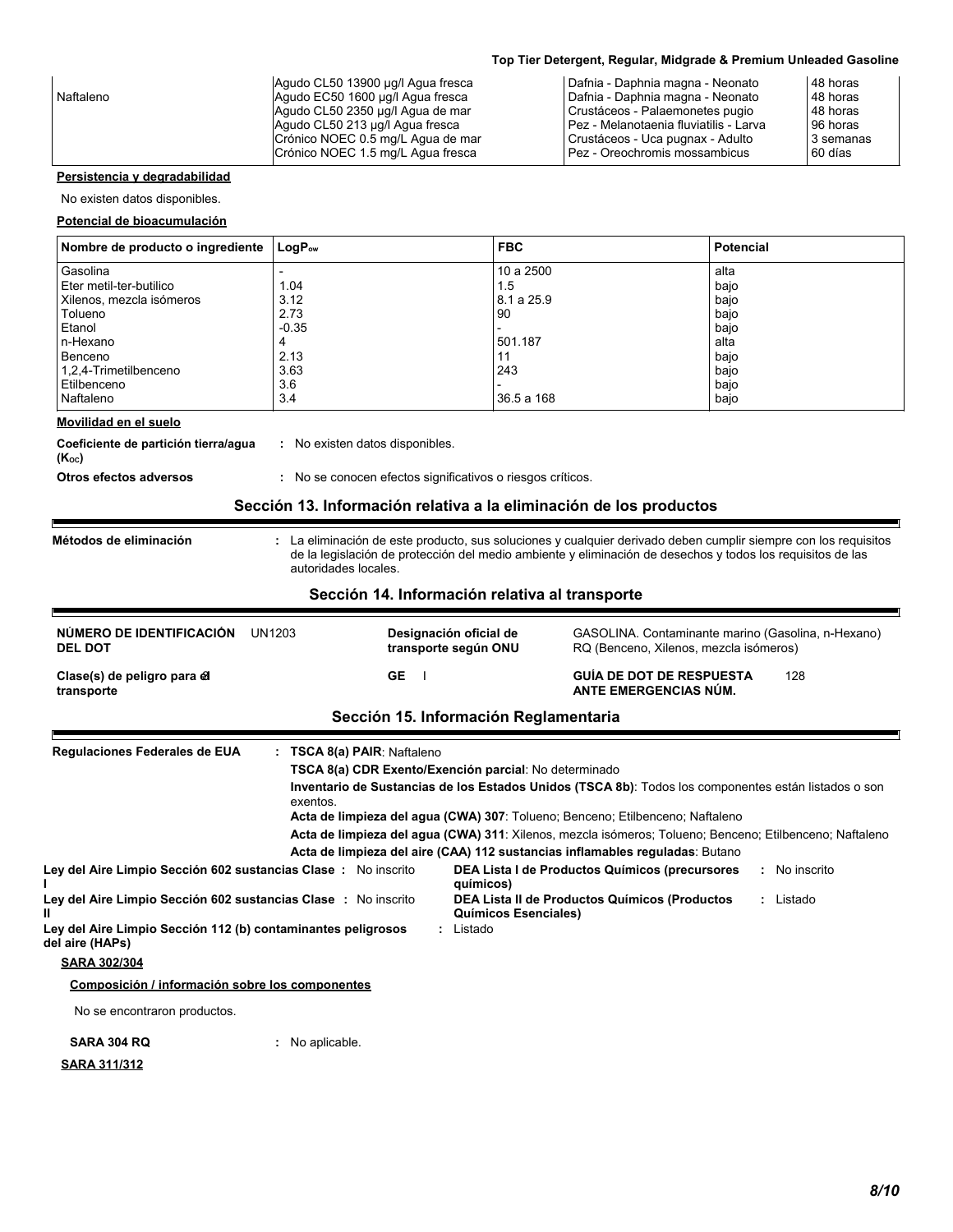**Clasificación del riesgo :** LÍQUIDOS INFLAMABLES - Categoría 1 CORROSIÓN/IRRITACIÓN CUTÁNEAS - Categoría 2 LESIONES OCULARES GRAVES/IRRITACIÓN OCULAR - Categoría 2A MUTAGENICIDAD EN CÉLULAS GERMINALES - Categoría 1 CARCINOGENICIDAD - Categoría 1A TOXICIDAD PARA LA REPRODUCCIÓN (Fertilidad) - Categoría 2 TOXICIDAD PARA LA REPRODUCCIÓN (Feto) - Categoría 2 TOXICIDAD ESPECÍFICA DE ÓRGANOS BLANCO (EXPOSICIONES REPETIDAS) (vesícula, órganos auditivos, riñones, hígado, sistema respiratorio) - Categoría 1 PELIGRO POR ASPIRACIÓN - Categoría 1

#### **Composición / información sobre los componentes**

| <b>Nombre</b>            | Clasificación                                                                                                    |
|--------------------------|------------------------------------------------------------------------------------------------------------------|
| Gasolina                 | LÍQUIDOS INFLAMABLES - Categoría 2                                                                               |
|                          | MUTAGENICIDAD EN CÉLULAS GERMINALES - Categoría 1B                                                               |
|                          | CARCINOGENICIDAD - Categoría 1B                                                                                  |
|                          | PELIGRO POR ASPIRACIÓN - Categoría 1                                                                             |
| Eter metil-ter-butilico  | LÍQUIDOS INFLAMABLES - Categoría 2                                                                               |
|                          | CORROSIÓN/IRRITACIÓN CUTÁNEAS - Categoría 2                                                                      |
| Xilenos, mezcla isómeros | LÍQUIDOS INFLAMABLES - Categoría 3                                                                               |
|                          | TOXICIDAD AGUDA (dérmica) - Categoría 4                                                                          |
|                          | TOXICIDAD AGUDA (inhalación) - Categoría 4                                                                       |
|                          | CORROSIÓN/IRRITACIÓN CUTÁNEAS - Categoría 2                                                                      |
| Tolueno                  | LÍQUIDOS INFLAMABLES - Categoría 2                                                                               |
|                          | CORROSIÓN/IRRITACIÓN CUTÁNEAS - Categoría 2                                                                      |
|                          | LESIONES OCULARES GRAVES/IRRITACIÓN OCULAR - Categoría 2A                                                        |
|                          | TOXICIDAD PARA LA REPRODUCCIÓN (Feto) - Categoría 2<br>TOXICIDAD ESPECÍFICA DE ÓRGANOS BLANCO (EXPOSICIÓN ÚNICA) |
|                          | (Efecto narcótico) - Categoría 3                                                                                 |
|                          | TOXICIDAD ESPECÍFICA DE ÓRGANOS BLANCO (EXPOSICIONES                                                             |
|                          | REPETIDAS) (vesícula, órganos auditivos, riñones, hígado, sistema respiratorio) -                                |
|                          | Categoría 2                                                                                                      |
|                          | PELIGRO POR ASPIRACIÓN - Categoría 1                                                                             |
| Etanol                   | LÍQUIDOS INFLAMABLES - Categoría 2                                                                               |
|                          | LESIONES OCULARES GRAVES/IRRITACIÓN OCULAR - Categoría 2A                                                        |
| n-Hexano                 | LIQUIDOS INFLAMABLES - Categoría 2                                                                               |
|                          | CORROSIÓN/IRRITACIÓN CUTÁNEAS - Categoría 2                                                                      |
|                          | LESIONES OCULARES GRAVES/IRRITACIÓN OCULAR - Categoría 2A                                                        |
|                          | TOXICIDAD PARA LA REPRODUCCIÓN (Fertilidad) - Categoría 2                                                        |
|                          | TOXICIDAD ESPECÍFICA DE ÓRGANOS BLANCO (EXPOSICIÓN ÚNICA)                                                        |
|                          | (Efecto narcótico) - Categoría 3<br>TOXICIDAD ESPECÍFICA DE ÓRGANOS BLANCO (EXPOSICIONES                         |
|                          |                                                                                                                  |
|                          | REPETIDAS) - Categoría 2<br>PELIGRO POR ASPIRACIÓN - Categoría 1                                                 |
| Benceno                  | LÍQUIDOS INFLAMABLES - Categoría 2                                                                               |
|                          | TOXICIDAD AGUDA (oral) - Categoría 4                                                                             |
|                          | CORROSIÓN/IRRITACIÓN CUTÁNEAS - Categoría 2                                                                      |
|                          | LESIONES OCULARES GRAVES/IRRITACIÓN OCULAR - Categoría 2A                                                        |
|                          | MUTAGENICIDAD EN CÉLULAS GERMINALES - Categoría 1B                                                               |
|                          | CARCINOGENICIDAD - Categoría 1A                                                                                  |
|                          | TOXICIDAD ESPECÍFICA DE ÓRGANOS BLANCO (EXPOSICIONES                                                             |
|                          | REPETIDAS) - Categoría 1                                                                                         |
|                          | PELIGRO POR ASPIRACIÓN - Categoría 1                                                                             |
| 1,2,4-Trimetilbenceno    | LÍQUIDOS INFLAMABLES - Categoría 3                                                                               |
|                          | TOXICIDAD AGUDA (inhalación) - Categoría 4                                                                       |
|                          | CORROSIÓN/IRRITACIÓN CUTÁNEAS - Categoría 2                                                                      |
|                          | LESIONES OCULARES GRAVES/IRRITACIÓN OCULAR - Categoría 2A                                                        |
|                          | TOXICIDAD ESPECÍFICA DE ÓRGANOS BLANCO (EXPOSICIÓN ÚNICA)                                                        |
|                          | (Irritación de las vías respiratorias) - Categoría 3                                                             |
| Etilbenceno              | LÍQUIDOS INFLAMABLES - Categoría 2                                                                               |
|                          | TOXICIDAD AGUDA (inhalación) - Categoría 4                                                                       |
|                          | LESIONES OCULARES GRAVES/IRRITACIÓN OCULAR - Categoría 2A                                                        |
|                          | CARCINOGENICIDAD - Categoría 2                                                                                   |
|                          | TOXICIDAD ESPECÍFICA DE ÓRGANOS BLANCO (EXPOSICIONES                                                             |
|                          | REPETIDAS) (órganos auditivos) - Categoría 2                                                                     |
|                          | PELIGRO POR ASPIRACIÓN - Categoría 1                                                                             |
| Naftaleno                | SÓLIDOS INFLAMABLES - Categoría 2                                                                                |
|                          | TOXICIDAD AGUDA (oral) - Categoría 4                                                                             |
|                          | CARCINOGENICIDAD - Categoría 2                                                                                   |

**SARA 313**

Este producto (contiene/no contiene) sustancias químicas tóxicas sujetas a los requisitos de notificación de la **:** sección 313 de la Ley de Enmiendas y Reautorización de Superfondos (SARA, por sus siglas en inglés) de la Ley de Planificación de Emergencia y Derecho de la Comunidad a la Información (Emergency Planning and Community Right-To-Know Act) de 1986 y de 40 CFR 372.